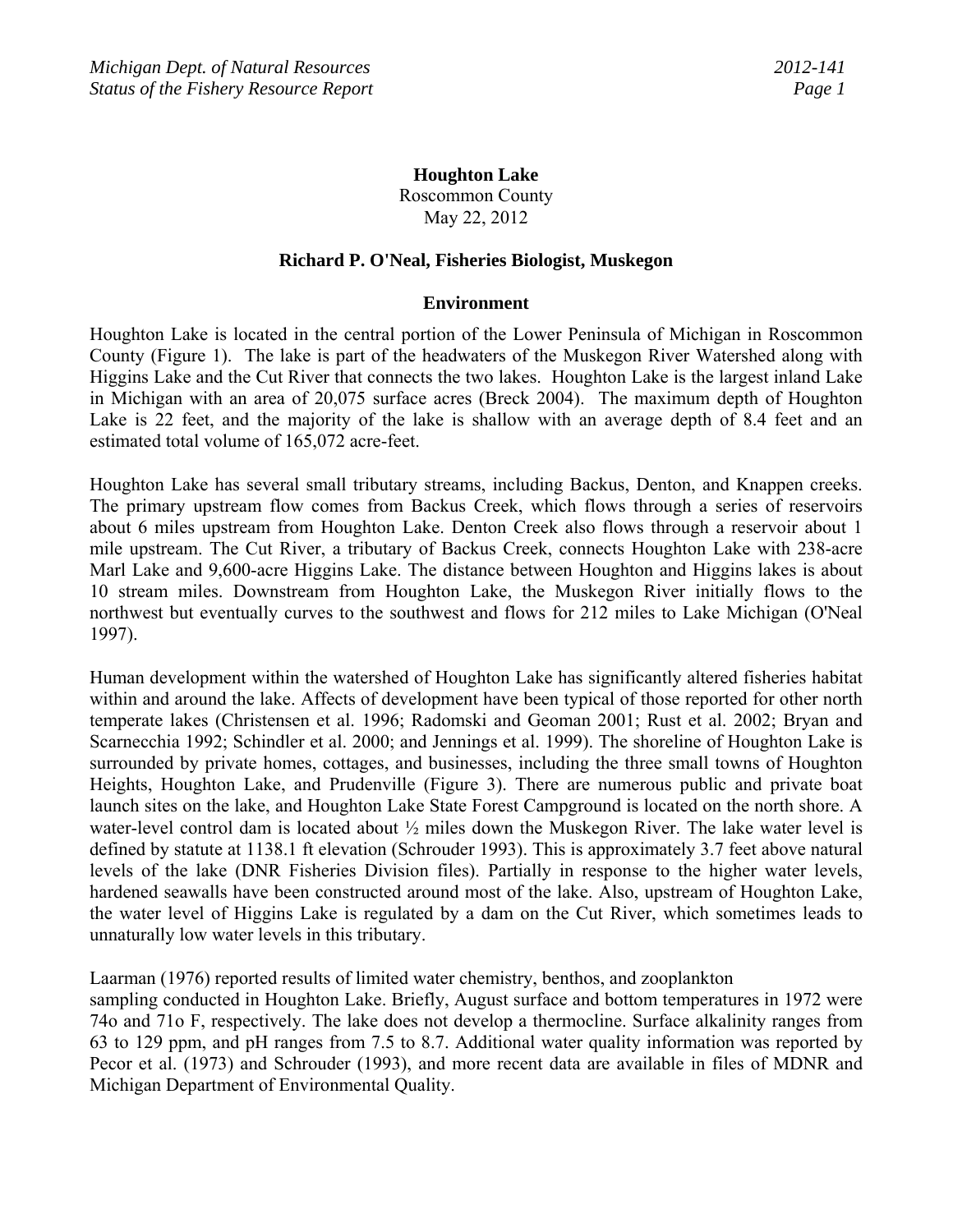Large beds of emergent plants, including wild-rice (Zizania aquatica), were present historically in Houghton Lake. Now, wild-rice is nearly absent due to removal programs and maintenance of unnaturally high water levels (Ustipak 1995). Eurasian water-milfoil (Myriophyllum spicatum), a nonindigenous, submerged aquatic plant, has been widespread and abundant in the lake. Riparian property owners began a program to control water-milfoil, including treatment of the entire lake with the herbicide, SonarTM (Fluridone). Application of SonarTM occurred in summer 2002 (Heilman et al. 2003). Since that time, the Eurasian water-milfoil has primarily been controlled with 2, 4-D and a milfoil weevil stocking program.

The current fish community of Houghton Lake includes species typical of cool, eutrophic lakes of the region. Families of fishes present include bowfin, gar, pike, minnow, sucker, catfish, sunfish, and perch. Coldwater fishes, such as trout, are occasionally found in the lake, but are most likely immigrants from the colder Higgins Lake.

### **History**

Laarman (1976) and Schrouder (1993) summarized the early stocking history of fish in Houghton Lake. Few records were available from 1914 through 1932. Lake trout were stocked in 1904 and 1905; yellow perch in 1921, 1933-1938, and 1941; smallmouth bass in 1921 and 1922; largemouth bass in 1913 and 1925; bluegill in 1922; emerald shiners in 1934; and northern pike during 1969 through 1975 and 1977. Walleye fry were stocked during the period from 1908 through 1944 and fingerlings were stocked during the period from 1979 through 2011.

Significant changes in the fish community of Houghton Lake occurred during the 1920s and 1930s (Laarman 1976). The harvest of northern pike declined drastically in the mid-1930s while the harvest of bluegills increased proportionally. Research concluded that the cause for the decline in northern pike was due to loss of prime spawning habitat rather than spearing of large pike through the ice as many anglers suspected (Clark et al. 2004). The loss of spawning habitat resulted from the filling of tributaries and wetlands in the Houghton Lake system.

Clark et al. (2004) conducted an extensive fisheries and angler survey in 2001-2002. They found that walleye mortality and exploitation rates were average when compared to other Michigan lakes and elsewhere. Harvest per acre and population density of walleye was average to above average when compared to other Michigan Lakes and elsewhere. Harvest per hour of walleye was higher than in the 1950s and 1960s. Harvest per hour of northern pike was similar in 2001-2002 to that found in the 1950s and 1960s. Harvest per acre of northern pike was above average for Michigan lakes and elsewhere, but population density was below average. Total mortality and exploitation were average to above average compared to other Michigan lakes and elsewhere.

Angler-use and catch was estimated during summer and winter of 2001-02. A total of 386,287 fish were harvested and 6,371 fish were caught and released. The estimated harvest for each species was as follows: bluegill - 152,237; pumpkinseed - 105,129; yellow perch - 49,292; black crappie - 26,108; rock bass - 23,469; walleye - 18,265; northern pike - 9,291; smallmouth bass - 1,888; largemouth bass - 340; and white sucker - 268. Total angler hours expended during the summer and winter period was estimated at 499,048 or 199,056 trips. Based on an average \$27 per angler day (2001 National Survey of Fishing, Hunting, and Wildlife Associated Resources) the annual value of this fishery to the local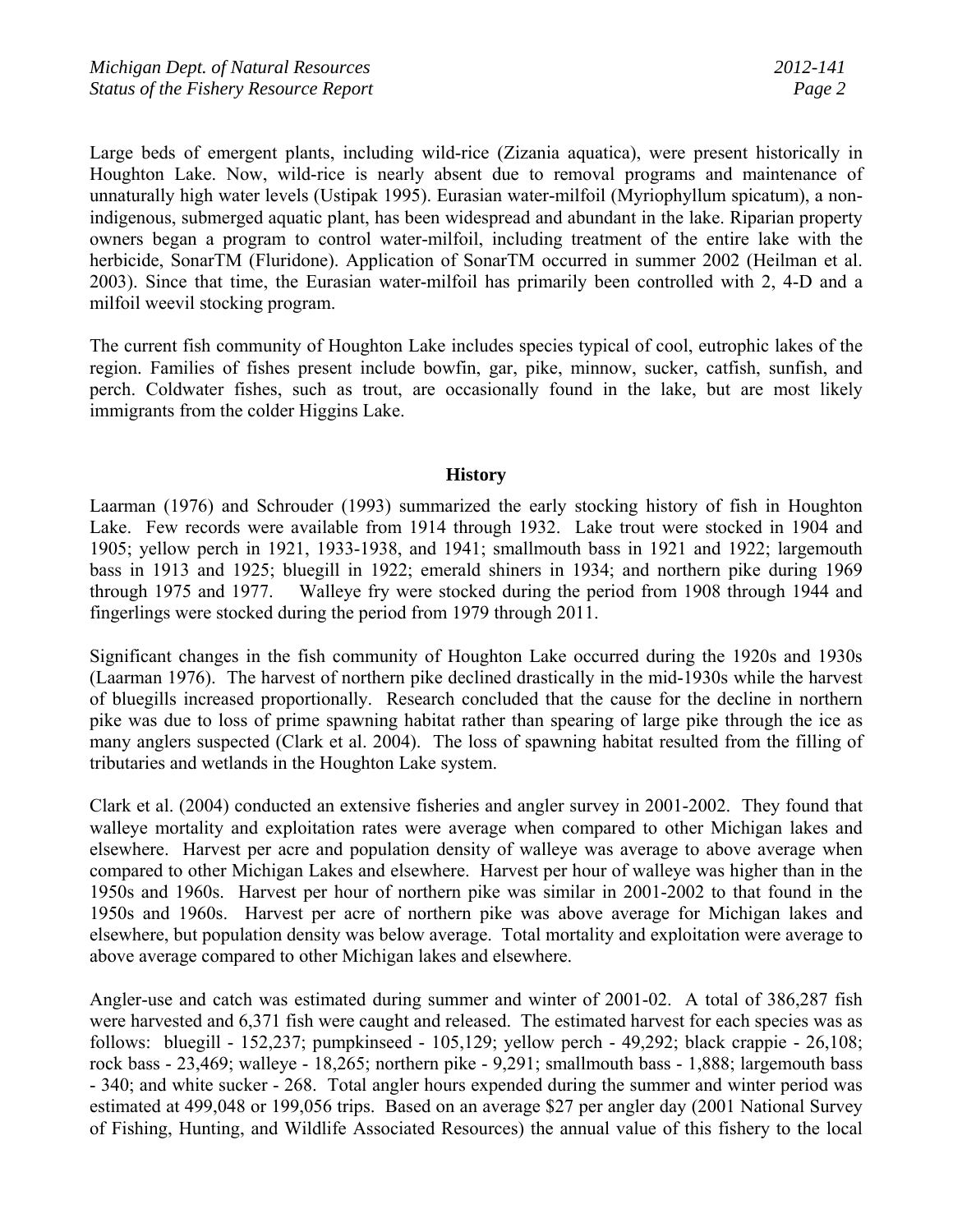economy was approximately \$5.4 million for the one year period. Hanchin (2011) summarized the angler-use of seventeen large lakes in Michigan with similar fisheries surveyed from 2001 through 2007. Houghton Lake had the greatest number of angler-hours and fish harvested. Houghton Lake ranked fourth in angler-hours fished per acre, third in fish harvested per acre, and third in fish harvested per hour.

### **Current Status**

Two fisheries surveys were conducted in Houghton Lake during 2011, including a June trap net survey and an October electrofishing survey.

June Trap Net Surveys

The purpose of the June trap net survey was to evaluate the fish community using index sites sampled during June since 1972. Information from these surveys was compared to other surveys conducted since 1922. Information on fish growth, catch rates, and age composition were compiled from Fisheries Division surveys and reports.

Growth rates of various fish species in Houghton Lake have been relatively constant since 1922 (Table 1). Walleye, northern pike, and yellow perch have consistently had growth rates below state average. Smallmouth bass, largemouth bass, bluegill, pumpkinseed, rock bass, and black crappie have all exhibited relatively consistent growth rates near or above state average, with the exception of black crappie in 2011.

The length distributions of walleyes in June trap net surveys were similar between 1972 and 2007, although larger fish were collected in greater numbers in 1972 and 1983 (Table 2). The length distribution of walleyes shifted to smaller sizes in the June 2011 trap net survey although the number of walleye 15 inches and larger was similar to previous (1972-2007) June trap net collections. This indicates the abundance of walleye 15 inches and larger has not decreased, but the number of smaller fish has increased. The spring surveys conducted in 2001 and 2007 had much greater sample sizes, with modal lengths of 16 in or 17 in, and more typical length distributions (Figure 2). Good numbers of legal-sized ( $\geq 15$  in) fish were present in all of the collections. The spring size distribution in 2001 was similar for both net (trap and fyke) and electrofishing samples (Table 2). Ages ranged from 2 to 15 with a mode at age 6 for both 2001 and 2007 spring collections (Figure 3). The spring 2001 age distribution was similar for both net (trap and fyke) and electrofishing samples. Walleye appear to be fully recruited to trap nets and electrofishing gear at 16 - 17 inches and age 6. Younger ages were present in the catch in both 2001 and 2007 (Figure 3). Walleye catch rates in June net collections were relatively constant between 1972 and 2007, with a moderately higher catch rate in 2011 (Figure 4).

Most of the walleye catch in 2011 was composed of age-2 to age-5 walleye (Table 3). These fish represent the 2006 through 2009 year-classes when walleye were not stocked into Houghton Lake. Most walleye had reached the legal harvestable size of 15 inches in length by age 4.

The length distributions of northern pike in June trap net samples were similar between 1972 and 2011 with a low percentage of fish legal size ( $\geq$  24 in; Table 4). Sample sizes of northern pike in the 2001 spring trap net collections were much larger with a greater size range. Approximately 27% of the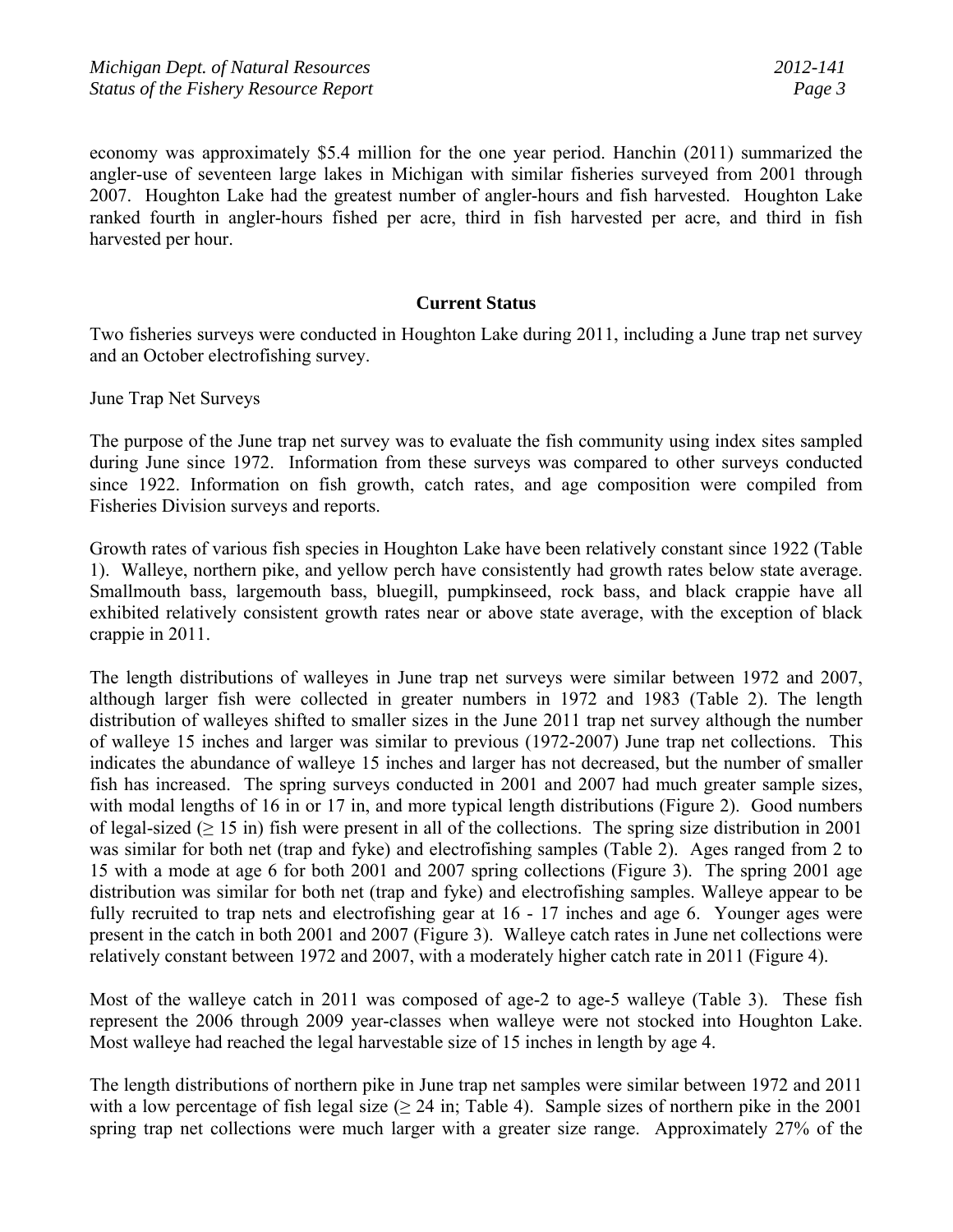northern pike collected in 2001 were legal size. The catch of larger fish in the 2001 spring trap nets may indicate greater vulnerability of larger fish in the spring, but the greater effort expended may also have been a factor. Age distributions of northern pike from trap net collections in June 2007 and spring 2001 were similar (Figure 5). Northern pike appear to be fully vulnerable to trap and fyke nets at 20 inches and age 3. June trap net catch rates of northern pike in 2007 were threefold greater than in any previous surveys, but decreased to the lowest level recorded in 2011 (Figure 4).

Bluegill collections in June trap net surveys contained many large fish in all years between 1972 and 2011 (Table 5). Modal lengths have been 6 inches (1998), 7 inches (1972, 1983, 2007, and 2011) and 9 inches (1993) and average lengths have ranged from 6.5 in to 8.8 inches. Annual ranking of bluegill sizes have ranged from Good to Superior and growth rates have ranged from Satisfactory to Superior based on Schneider's (1990) classification methods (Table 6). Catch rates of bluegill in June trap nets have increased each year since 1983, with similar levels found in 2007 and 2011 (Figure 4).

Length ranges and average lengths for smallmouth bass, largemouth bass, pumpkinseed, black crappie, and rock bass indicated good size structure and continued natural reproduction for these species (Table 7). The percentage of fish of legal, harvestable size, captured in the 2007 trap net samples, was very high for all species but declined for smallmouth and largemouth bass in 2011. Other species of fish present in the catch included yellow perch, channel catfish, brown bullhead, bowfin, common carp, longnose gar, and white sucker.

# Fall Electrofishing Surveys

The purpose of the fall electrofishing surveys was to evaluate the relative abundance of juvenile walleye in Houghton Lake. These surveys were primarily conducted to capture age-0 and age-1 walleye but older walleye were also collected. Juvenile walleye move into shallow, sandy shoreline areas of the lake as water temperatures cool during the late summer and fall. Collections were made using an electro-fishing boat sampling standard index sites along the shoreline of the lake after sunset.

Walleye fry were stocked into Houghton Lake during the period from 1908 through 1944 (Table 8). Fingerling walleyes were stocked during the period from 1979 through 2011. Walleyes were not stocked from 2006 through 2010 because of a moratorium on inland stocking related to prevention of spreading disease (Viral Hemorrhagic Septicemia) from wild Great Lakes brood-stocks to inland waters. Walleye stocking in inland waters was resumed in 2011. Stocked walleye fingerlings were marked with oxytetracycline (OTC) in 2001 and 2011 to help evaluate the contribution of stocked fish to the Houghton Lake walleye population.

Juvenile walleye sampling was conducted in all but two years from 1990-2011 (Table 9). No relationship was evident between the number of fish stocked and catch rates for either age-0 or age-1 walleye (Figures 6  $\& 7$ ). Catch rates of age-1 walleye did not appear to be strongly related to catch rates of age-0 walleye from the previous year (Figure 8). This indicates that survival during the first winter and second summer of life was highly variable. More information is needed to better understand the relationship between age-0 and age-1 survival.

Growth indices for age-0 through age-5 fish collected in fall electrofishing surveys and for netting surveys (mean growth indices of combined ages) from 1922-2010 were summarized in Table 9.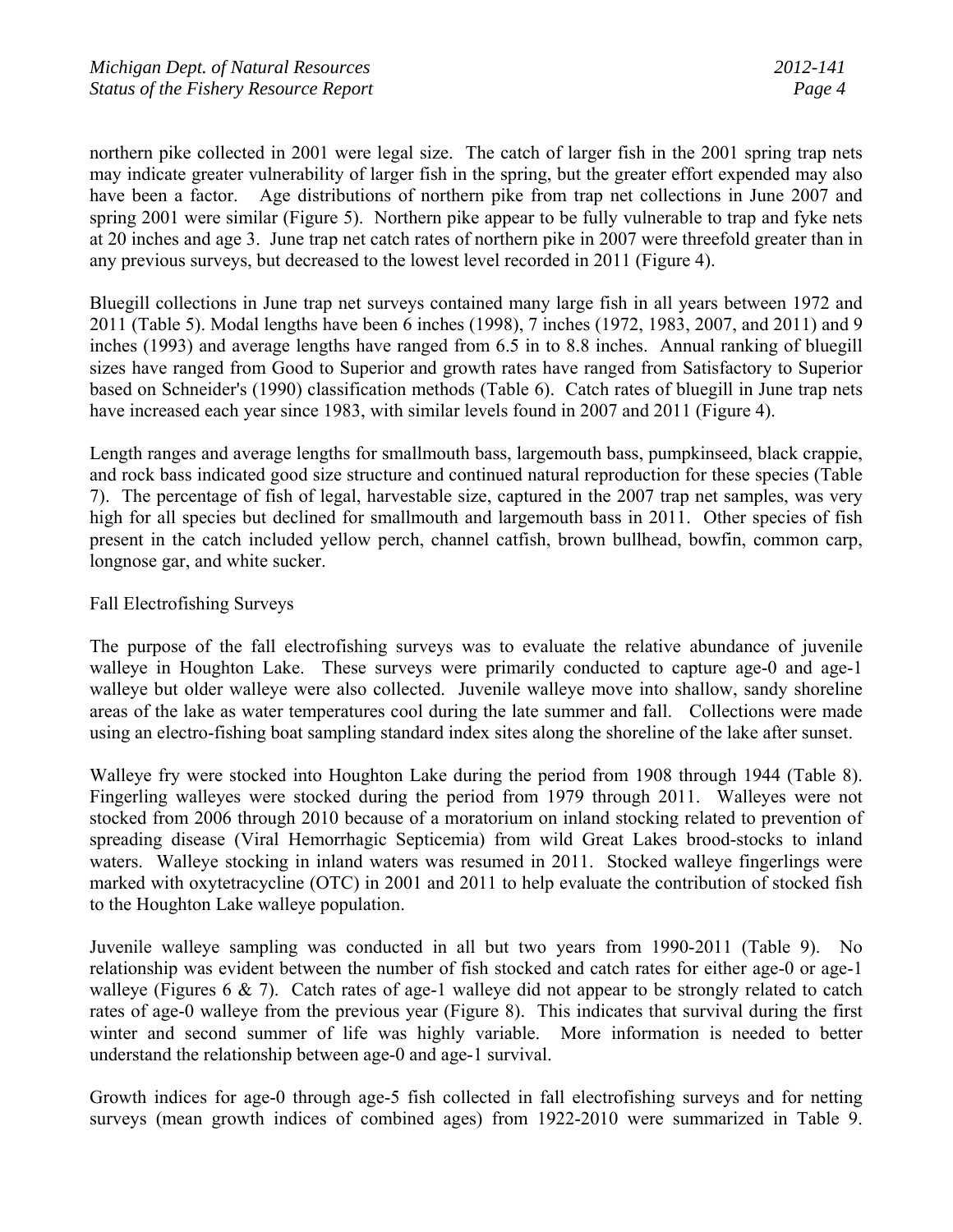Overall walleye growth in this lake was well below state average in most years. Slow walleye growth was evident during 1955, 1962, 1971, and 2006-2010, when walleye stocking was not conducted. Slow growth of walleye in Houghton Lake appears to be a natural condition, and likely is limited by available forage or habitat conditions, including the lack cool water refuge during summer resulting in high metabolic rates. Similar conclusions were made regarding growth of both walleye and yellow perch for Houghton Lake by W. C. Latta (Appendix A in Christensen 1957).

Growth rates of age-0 walleye were below state average during all years except one (Figure 9). Growth rates of age-1 walleye were above state average during most years, although they were below state average in 1992, 2010 and 2011 (Figure 10). The reason for the difference in growth patterns of the two age groups is uncertain at this time, but may be related to biological conditions in the lake including density dependent competition the first year of life. There was no strong relationship between juvenile growth rates and juvenile densities (Figures 9 & 10).

## **Analysis and Discussion**

During the 1920's and 1930's northern pike and walleye were the predominant species in the Houghton Lake fishery (Laarman 1976). During the mid-1930s, the catch of northern pike declined dramatically and panfish catch increased proportionally. This shift in dominance of northern pike to panfish resulted from the filling of wetlands and shoreline development of Houghton Lake, with the consequential loss of spawning habitat for northern pike. Survey data through 1972 generally indicated that growth rates of yellow perch, northern pike, and walleye were below state average, while growth rates of other game species were near or above state average (Laarman 1976). Similar growth characteristics in the fish populations continued through 2011, with the exception of slower growth of black crappie in 2011.

Bluegill sizes and growth rates ranged from a rating of `satisfactory' to `superior' (Schneider 1990) in all years between 1972 and 2011. Catch rates in trap nets have increased steadily from 1983 through 2007 and remained similar in 2011. The pumpkinseed, black crappie and rock bass populations also appear to have good size structure and large mean sizes. The panfish populations appear in good condition with no substantial changes since 1972. The number of legal-size smallmouth bass and largemouth bass declined in 2011 when compared to 2007, but adequate numbers of young fish were present in the catch.

The length and age distributions of northern pike do not appear to have changed substantially between 1972 and 2011. Mean sizes appear to have increased after 1993 following the state-wide increase in minimum harvestable size to 24 inches (Table 4). The June trap net catch rate was very high in 2007 but declined in 2011 to levels similar to the period from 1972 through 1998. The lower catch rate in 2011 was consistent with angler reports of catching lower numbers of sublegal fish in recent years. Clark et al. (2004) found harvest per acre of northern pike was above average for Houghton Lake in 2001, but population density was below average (0.3 - 1.6 /acre of  $\geq$  age-2 fish). Total mortality and exploitation were average to above average compared to other Michigan lakes. Harvest of northern pike was much greater in winter than in summer.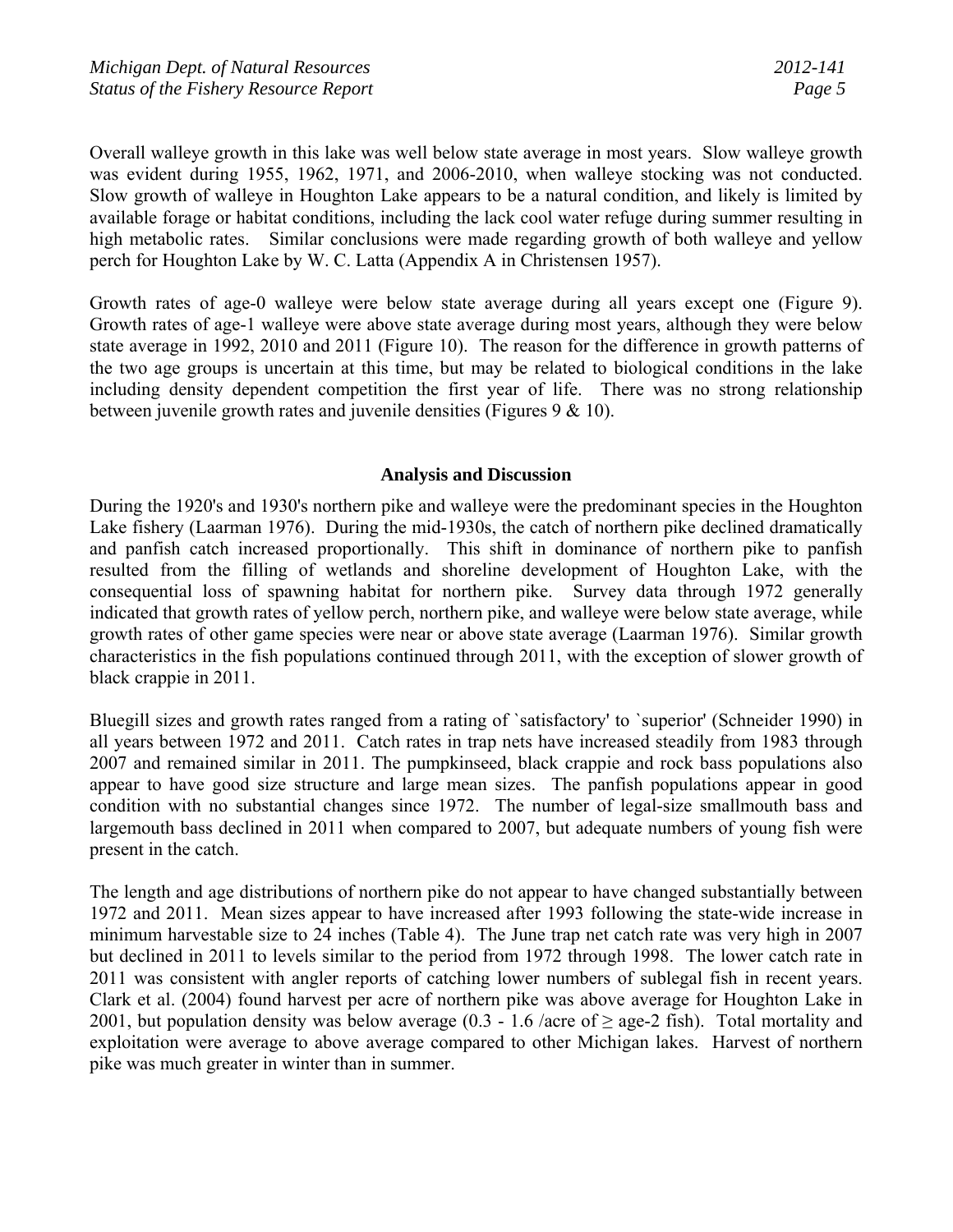The effectiveness of sampling northern pike with trap nets in June should be evaluated. Although catch-per-unit-effort can be high in June samples, larger fish may be more vulnerable during spring, or greater effort may be needed to capture a representative sample of larger fish during June.

The walleye samples collected during spring in 2001 an 2007 were much larger than any of the June trap net samples and provide a better representation of length and age distributions in Houghton Lake. Modal lengths in the catch were 16 - 17 inches and good numbers of fish larger than 15 inches were present. Clark et al. (2004) estimated adult walleye abundance in Houghton Lake during 2001 at approximately 58,000-60,000 (3/acre). They found that walleye abundance and harvest per acre were average or above compared to other Michigan lakes, and total mortality and exploitation were average.

Evaluation and determination of the need for stocking walleye onto Houghton Lake was listed as a primary goal in the 1993 management plan. Six June trap net surveys, twenty fall electrofishing surveys, two years of marked juvenile walleye evaluations and an intensive evaluation of the fish community (Large Lake survey) and angler survey have been conducted on Houghton Lake during the forty year period from 1972 through 2011. These surveys provide substantial information to evaluate the walleye population and effectiveness of the walleye stocking program in Houghton Lake. Based on June trap net catches, the walleye population appears to have been relatively stable between 1972 and 2007, with moderately higher catch rates in 2011. Walleye length distributions were similar from 1972 through 2007, but shifted to smaller sizes in 2011. The number of walleye 15 inches and larger collected during 2011 did not decrease, indicating the shift in the length distribution resulted from greater numbers of smaller fish present in the catch. The greater numbers of small fish in the catch also resulted in the moderately higher catch rates in 2011. Anglers reported higher catches of smaller walleye during recent years, consistent with survey information in 2011. Walleye were not stocked into Houghton Lake from 2006 through 2010, yet the catch in 2011 trap net samples was comprised of primarily of fish from the 2006 through 2009 year-classes. The 2011 fall electro-fishing survey also found relatively large numbers of walleye from the 2008 through 2011 year-classes. There was very strong natural recruitment of walleye during the period from 2006 through 2011. For example, an evaluation of fingerling walleye during fall 2011 found that only 7% of age-0 fish collected had been stocked (Figure 2). Stocked fish accounted for 50% of the age-0 walleye collections made during 2001, but catch rates were relatively low indicating poor survival of age-0 walleye that year. As indicated earlier, there is no evident relationship between the number of walleye stocked into Houghton Lake and catch rates of age-0 fish. This information, along with the long historical record (33 years) of no walleye stocking prior to 1979, indicates walleye stocking is not necessary in Houghton Lake. The poor growth rates of predators, including walleye, in this lake also indicates that stocking additional predators into this lake is biologically unsound. Fisheries Division does not recommend stocking fish into self-sustaining populations and stocking walleye in Houghton Lake does not meet Michigan Fish Stocking Guidelines criteria (Dexter and O'Neal 2004).

There is a great deal of public support for walleye stocking in this lake, as in many lakes. However, scientific information should form an important basis shaping decisions on fish stocking, along with following guidelines for fish stocking in Michigan. Li (1996) concluded that stocking most likely increases walleye abundance in lakes where natural reproduction is limited but food is not. Laarman (1978) showed that walleye stocking was successful for only 5% of supplemental stockings (lakes with natural reproduction).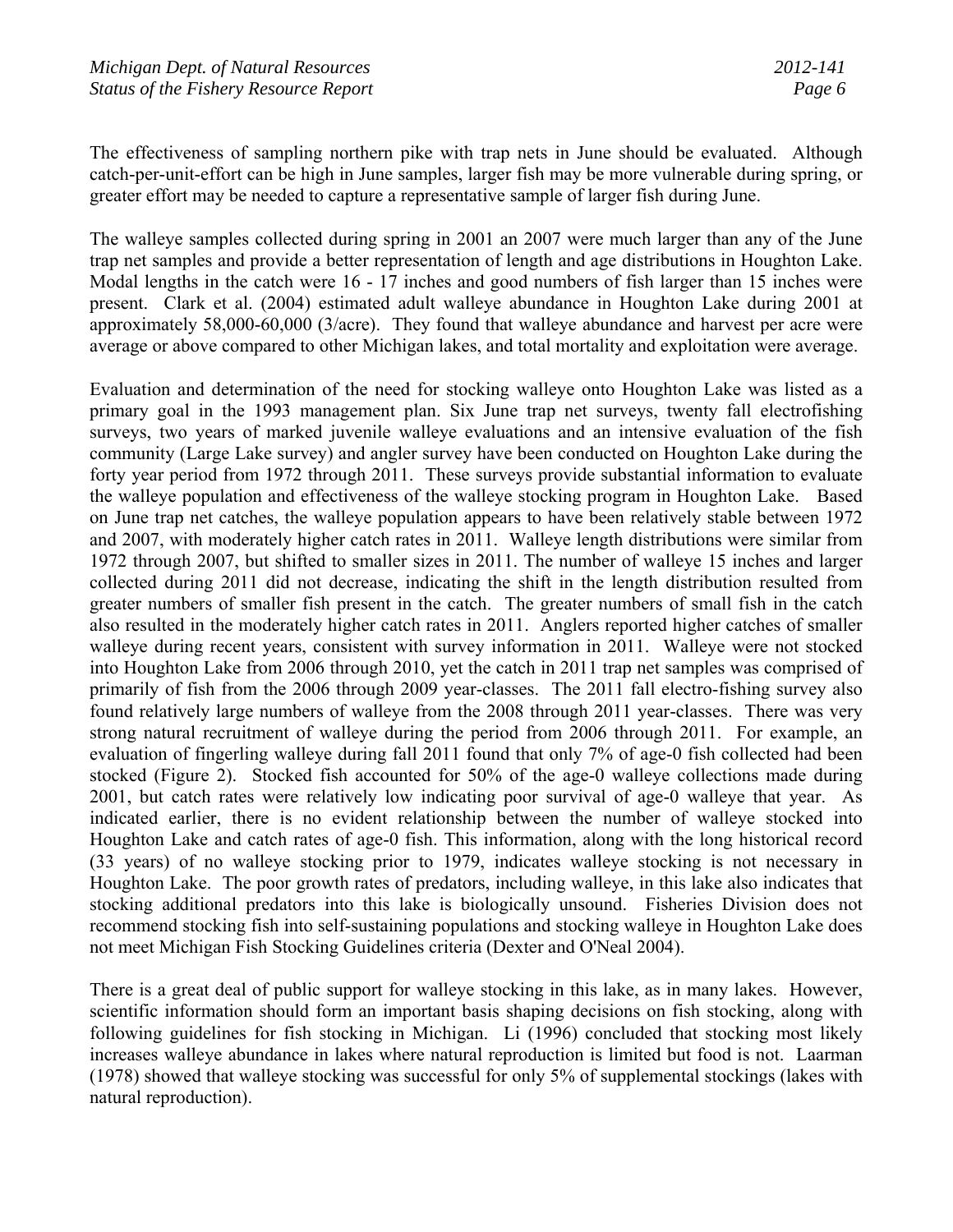Another factor that deserves further evaluation in regard to natural reproduction of walleye in Houghton Lake is alteration of water flow in the Cut River by the lake-level control dam on Higgins Lake. The Cut River flows from Higgins Lake to Houghton Lake. Walleye move from Houghton Lake into the Cut River during spring to spawn. Spring water flows in the Cut River have been altered by the Higgins Lake dam to increase lake levels in Higgins Lake for many years. During some years flows have been severely depleted in the Cut River during the walleye spawning and rearing period. In 2007, a permanent opening was installed in the lake-level dam as part of a renovation project. This opening was designed to allow a continuous flow of water into the Cut River at the 95% exceedence level (base flow). Age-0 walleye catch has been very stable in Houghton Lake since 2007 when compared to earlier years (Table 2). If possible, age-0 walleye catch rates should be compared to historical flows in the Cut River. It is unclear at this time if historical flows can be determined from available data.

Houghton Lake is the largest inland Lake in Michigan and its large size allows for substantial angleruse. The economic benefit of this fishery to the local economy during summer and winter (2001-02) was over \$5 million. Clark et al. (2004) found that total fish harvest from Houghton Lake during summer 2001 and winter 2002 was 386,287 fish. Panfish (bluegill, pumpkinseed, yellow perch, black crappie, and rock bass) accounted for 92.2% of the harvest, with 152,237 bluegill harvested. Predator species accounted for 7.7% of the harvest including walleye (18,265), and northern pike (9,291), smallmouth bass (1,888), and largemouth bass (340). A small number of white suckers were also harvested.

Overall, the fisheries of Houghton Lake are dominated by panfish, walleye, and northern pike. When compared to earlier surveys, the 2011 survey indicated bluegill abundance was relatively high and walleye abundance was moderately higher in Houghton Lake. Northern pike abundance appears to have returned to more normal levels following the high levels recorded in 2007.

# **Management Direction**

Management Objective 1: Discontinue walleye stocking in Houghton Lake. This objective is based on the following information:

1) There is sufficient natural recruitment of walleye to support the population and the fishery. The Houghton Lake walleye fishery was sustained by natural recruitment for a 33-year period prior to recent fingerling stockings. Stocked walleye contribute little to the population as indicated by surveys conducted over the past twenty years.

2) Stocking walleye into Houghton Lake is not biologically sound. There is sufficient predator abundance in Houghton Lake to provide a balanced fish population as indicated by the excellent panfish fishery. Predator growth rates are slow, indicating too many predators are present for available forage.

3) Stocking walleye into Houghton Lake does not meet Michigan Fish Stocking Guidelines. The guidelines state that stocking can occur if: natural reproduction and survival are inadequate to maintain the fishery, there is reasonable biological expectation the quality of the existing fishery or fish community will not be diminished, and the fishery produced justifies the cost of the program. Walleye stocking in Houghton Lake does not meet any of these guidelines.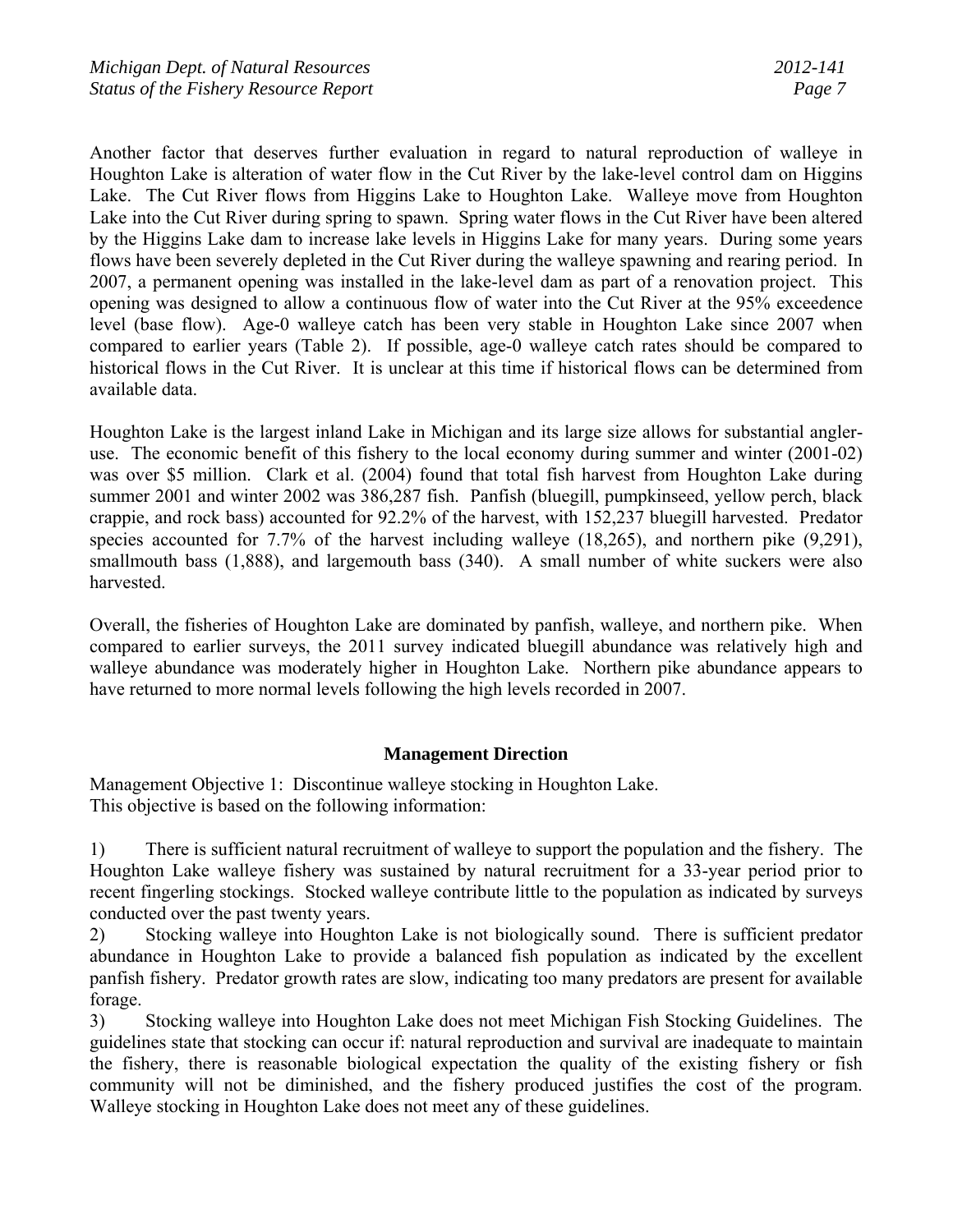Management Objective 2: Apply appropriate fishing regulations to better manage the northern pike population.

Growth of northern pike is relatively slow in Houghton Lake. The spring net collections in 2001 indicated about 27% of the northern pike population was greater than 24 inches in length. Recent netting data indicated the abundance of northern pike is variable in this lake and that substantial numbers of small fish were present in the period surrounding 2007. A new suite of northern pike regulations is currently under development for Michigan. A regulation other than the current 24 inch minimum size limit may be more appropriate for northern pike management in Houghton Lake. Spring net collections should be used to evaluate northern pike age and size structure if more data is required to select new regulations.

Management Objective 3: Restoration of fisheries habitat is a long term goal in Houghton Lake.

Fisheries habitat in Houghton Lake has been altered significantly by human development. The lakelevel control structure raises water levels substantially causing widespread shoreline erosion and subsequent construction of hardened shoreline around almost the entire lake. Wild rice beds and other emergent vegetation have been significantly degraded as a result of the high water levels. Eurasian water-milfoil was widespread throughout the lake resulting in a whole lake treatment with Fluridone in 2002. Since then, extensive treatments of milfoil have been made every year with 2, 4-D and a milfoil weevil program was also started. It is uncertain what effects these vegetation removal programs are having on the aquatic vegetation or food base in the lake. There is likely little wood cover left in Houghton Lake. Habitat evaluations and restoration programs should be conducted in this lake following the Conservation Guidelines for Michigan Lakes and Associated Resources (O'Neal and Soulliere 2006).

### **References**

Breck, J. E. 2004. Compilation of databases on Michigan lakes. Michigan Department of Natural Resources, Fisheries Division Technical Report 2004-2, Ann Arbor.

Bryan, M. D., and D. L. Scarnecchia. Species richness, composition, and abundance of fish larvae and juveniles inhabiting natural and developed shorelines of a glacial Iowa lake. Environmental Biology of Fishes 35:329-341.

Christensen, N, L., A. M. Bartuska, J. H. Brown, S. Carpenter, C. D'Antonio, R. Fancis, J. F. Franklin, J. A. MacMahon, R. F. Noss, D. J. Parsons, C. H. Perterson, M. G. Turner, and R. G, Woodmansee. 1996. The report of the Ecological Society of America Committee on scientific basis for ecosystem management. Ecological Applications 6(3):665-691

Clark, R. D., Jr., P.A. Hanchin, and R. N. Lockwood. 2004. The fish community and fishery of Houghton Lake, Roscommon County, with emphasis on walleyes and northern pike. Michigan Department of Natural Resources, Fisheries Division Special Report 30, Ann Arbor.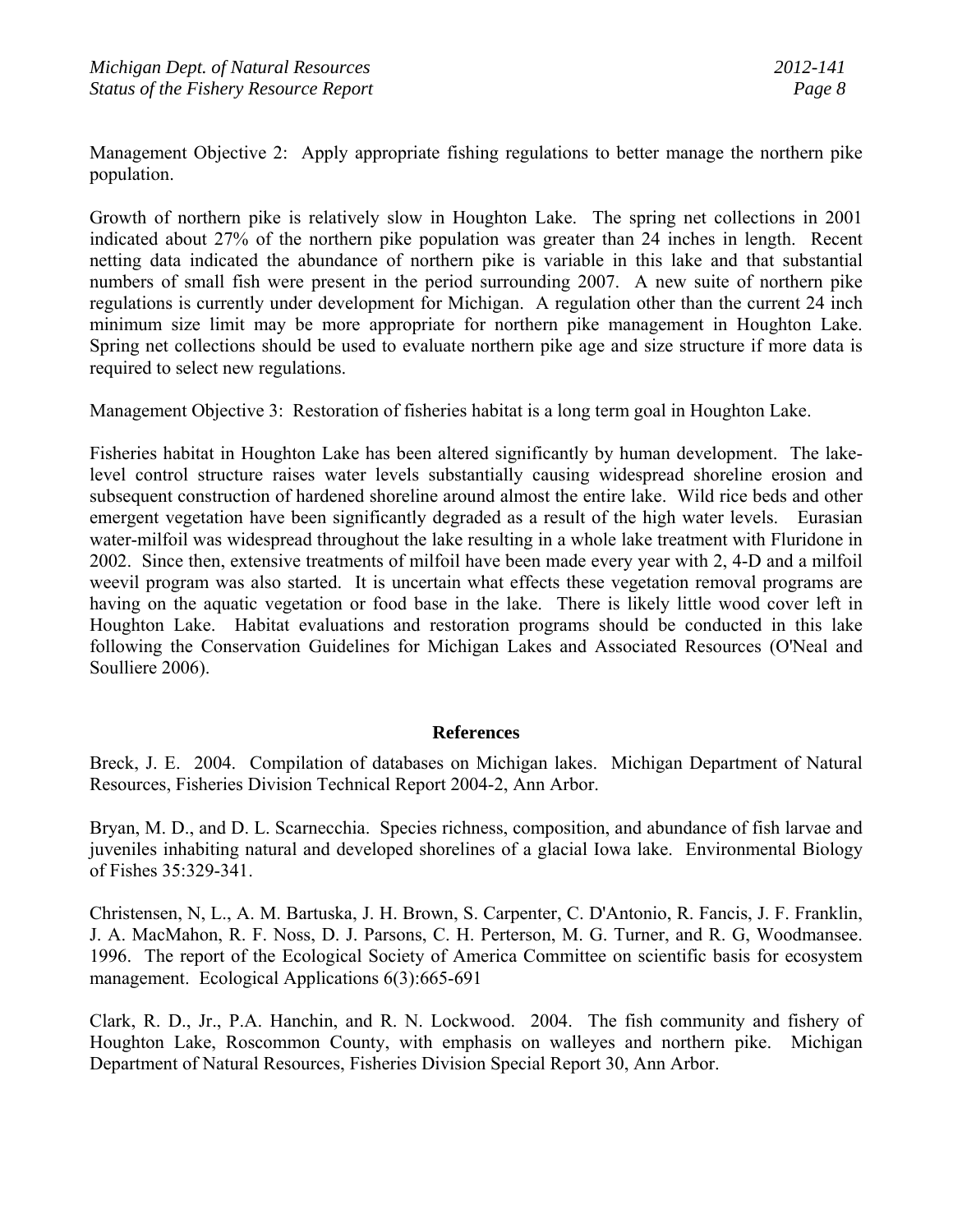Christensen, K. E. 1957. Census of angling on Houghton Lake, Roscommon County, winter of 1956- 57. Michigan Department of Natural Resources, Institute for Fisheries Research, Report Number 1515.

Dexter, J. L., and R. P. O'Neal, editors. 2004. Michigan fish stocking guidelines II: with periodic updates. Michigan Department of Natural Resources, Fisheries Special Report 32. Ann Arbor.

Hanchin, P. A. 2011. The fish community and fishery of Lake Gogebic, Gogebic and Ontonagon Counties, Michigan in 2005-06 with emphasis on walleye, northern pike, and smallmouth bass. Michigan Department of Natural Resources, Fisheries Division Special Report 58, Ann Arbor.

Heilman, M. A., K. D. Getzinger, and A. F. Groves. 2003. Management of Eurasian watermilfoil in Houghton Lake, The Michigan Riparian 38(4): 17-21.

Jennings, M. T., M. A. Bozek, G. R. Hatzenbeler, E. E. Emmons, and M. D. Staggs. 1999. Cumulative effects of incremental shoreline habitat modification on fish assemblages in north temperate lakes. North American Journal of Fisheries Management. 19:18-27.

Laarman, P. W. 1976. The sport fisheries of the twenty largest inland lakes in Michigan. Michigan Department of Natural Resources, Fisheries Division Research Report 1843, Ann Arbor.

Laarman, P. W. 1978. Case histories of stocking walleye in inland lakes, impoundments, and the great lakes - 100 years with walleyes. Pages 254-260 in R.L. Kendall, editor. Selected coolwater fishes of North America. American Fisheries Society Special Publication 11, Bethesda, MD.

LI, J., Y. Cohen, and I.R. Adelman. 1996. Effects of walleye stocking on pop abundance and fish size. NAJFM 16:830-839.]

O'Neal, R. P. 1997. Muskegon River watershed assessment. Michigan Department of Natural Resources, Fisheries Division Special Report 19, Ann Arbor.

O'Neal, R. P., and G. J. Soulliere. 2006. Conservation guidelines for Michigan lakes and associated wetlands. Michigan Department of Natural Resources, Fisheries Division Special Report 38, Ann Arbor.

Pecor, C. H., J. R. Novy, D. P. Tierney, and S. L Van Landingham. 1973. Water Quality of Houghton Lake. Technical bulletin 73-7, Water Resources Commission, Department of Natural Resources, Lansing, Michigan.

Rust, A. J., J. Diana, T. L. Margenau, and C. J. Edwards. 2002. Lake characteristics influencing spawning success of muskellunge in northern Wisconsin lakes. North American Journal of Fisheries Management 22:834-841.

Schindler, D. E., S. I. Geib, and M. R. Williams. 2000. Patterns of fish growth along a residential development gradient in north temperate lakes. Ecosystems 3:229-237.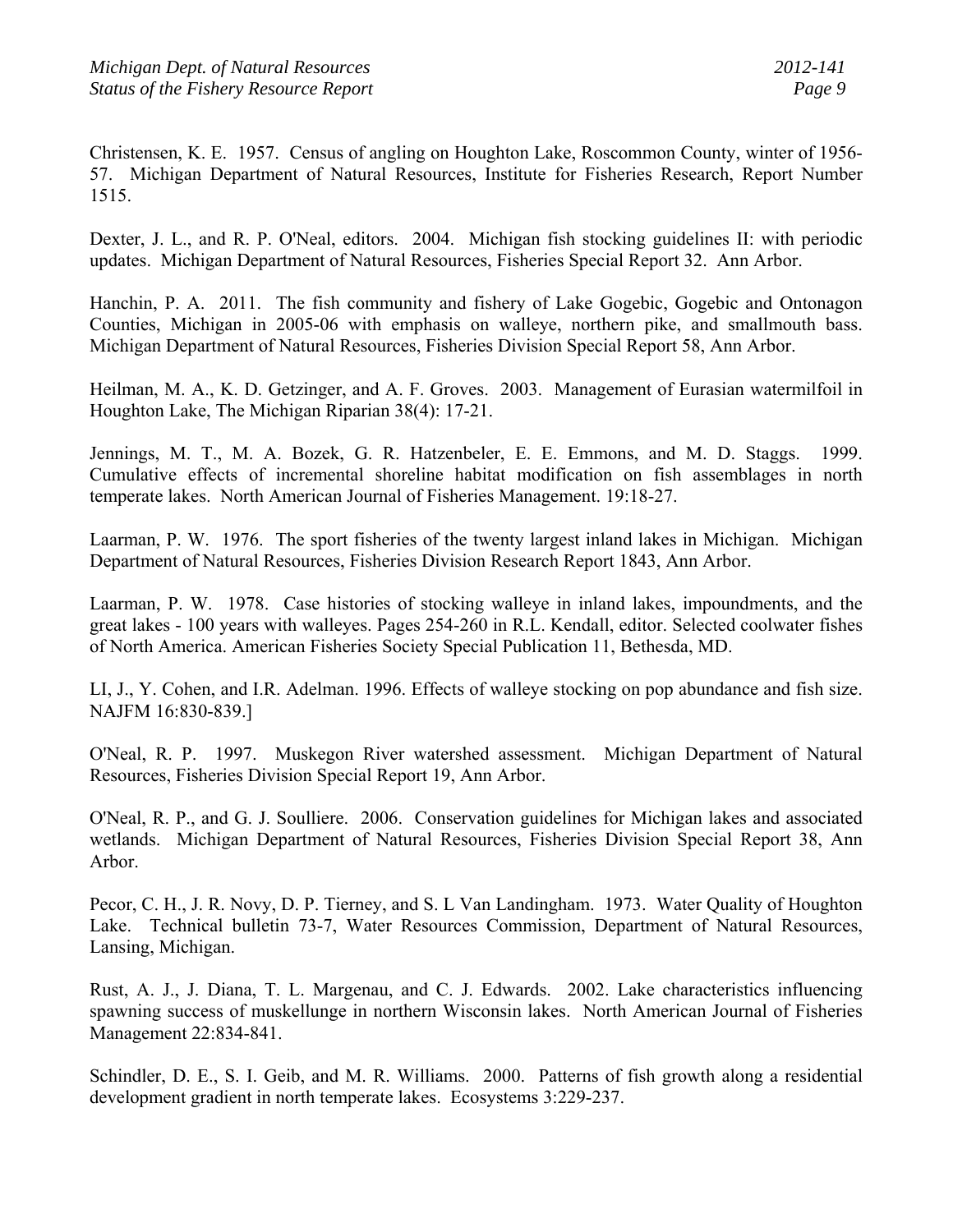Schneider, J. C. 1990. Classifying bluegill populations from lake survey data. Michigan Department of Natural Resources, Fisheries Division Technical Report 90-10, Ann Arbor.

Schrouder, K. S. 1993. Houghton Lake, Roscommon County, status of the fishery report. Michigan Department of Natural Resources, Fisheries Division, Ann Arbor.

Ustipak, R. D. 1995. An analysis of wild rice at Houghton Lake. Michigan Department of Natural Resources, Administrative Report, Lansing, Michigan.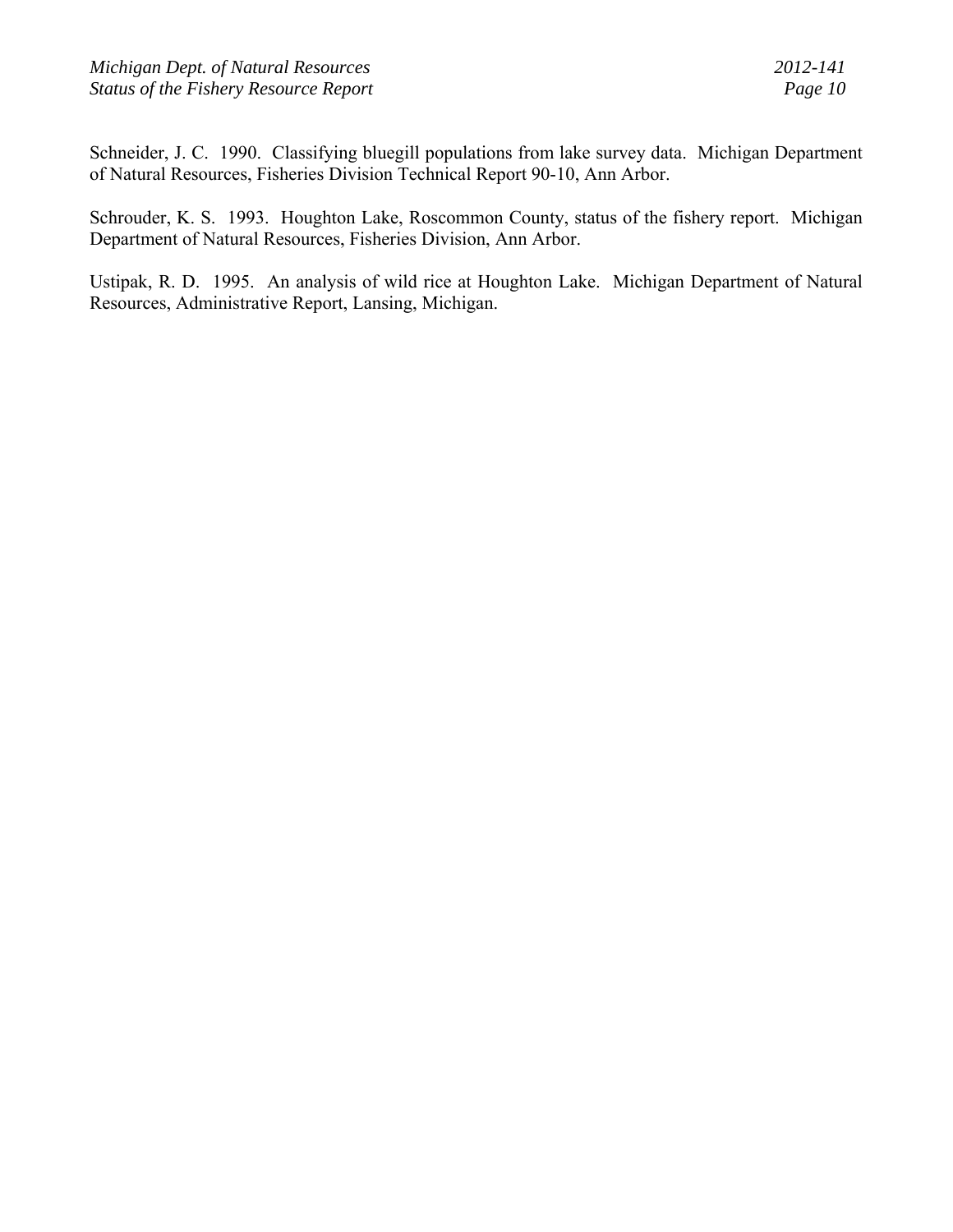

Figure 1. Location of Houghton Lake and boat access ramps.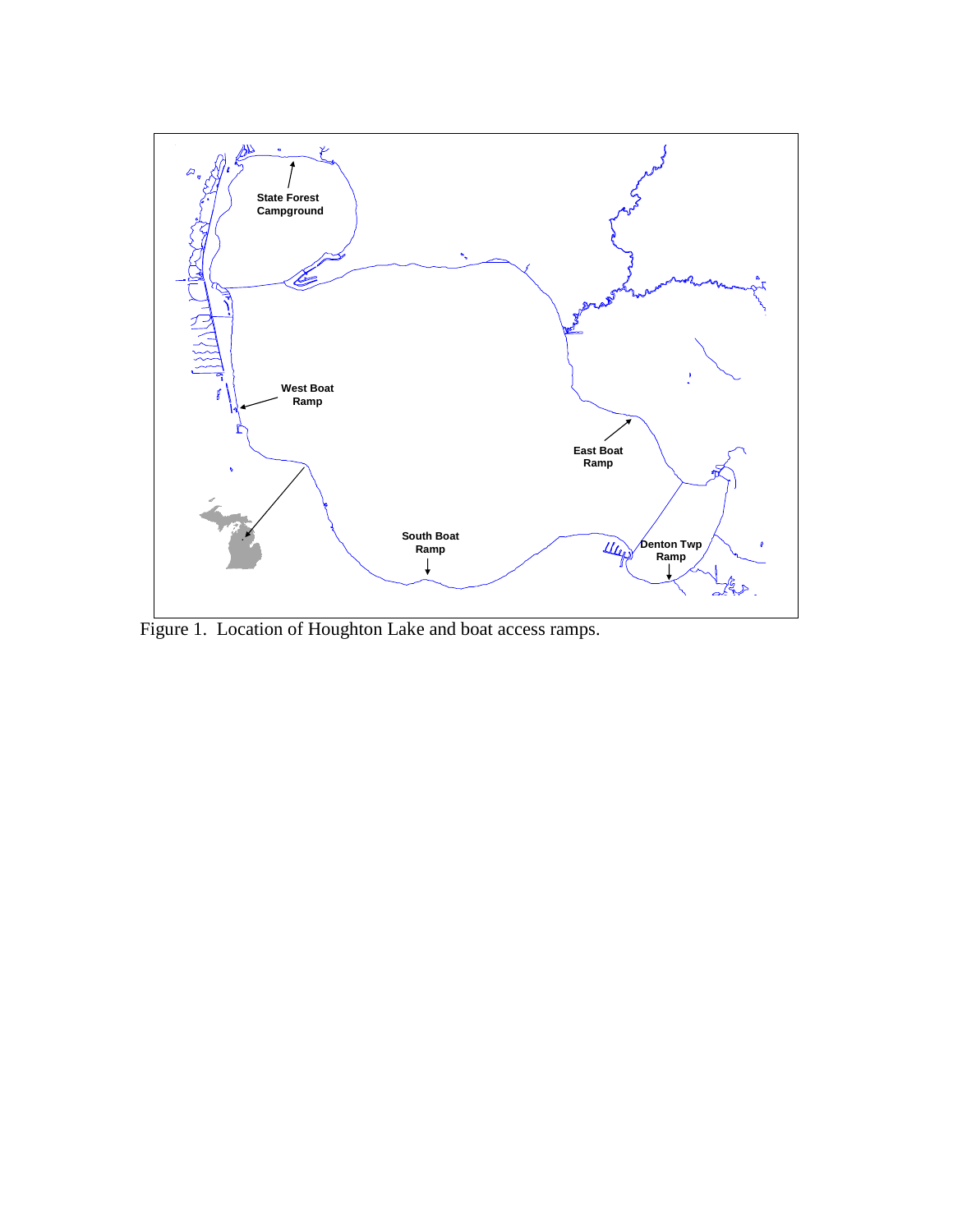

Figure 2. Length distribution of walleyes in Houghton Lake, from spring collections in 2001 and 2007.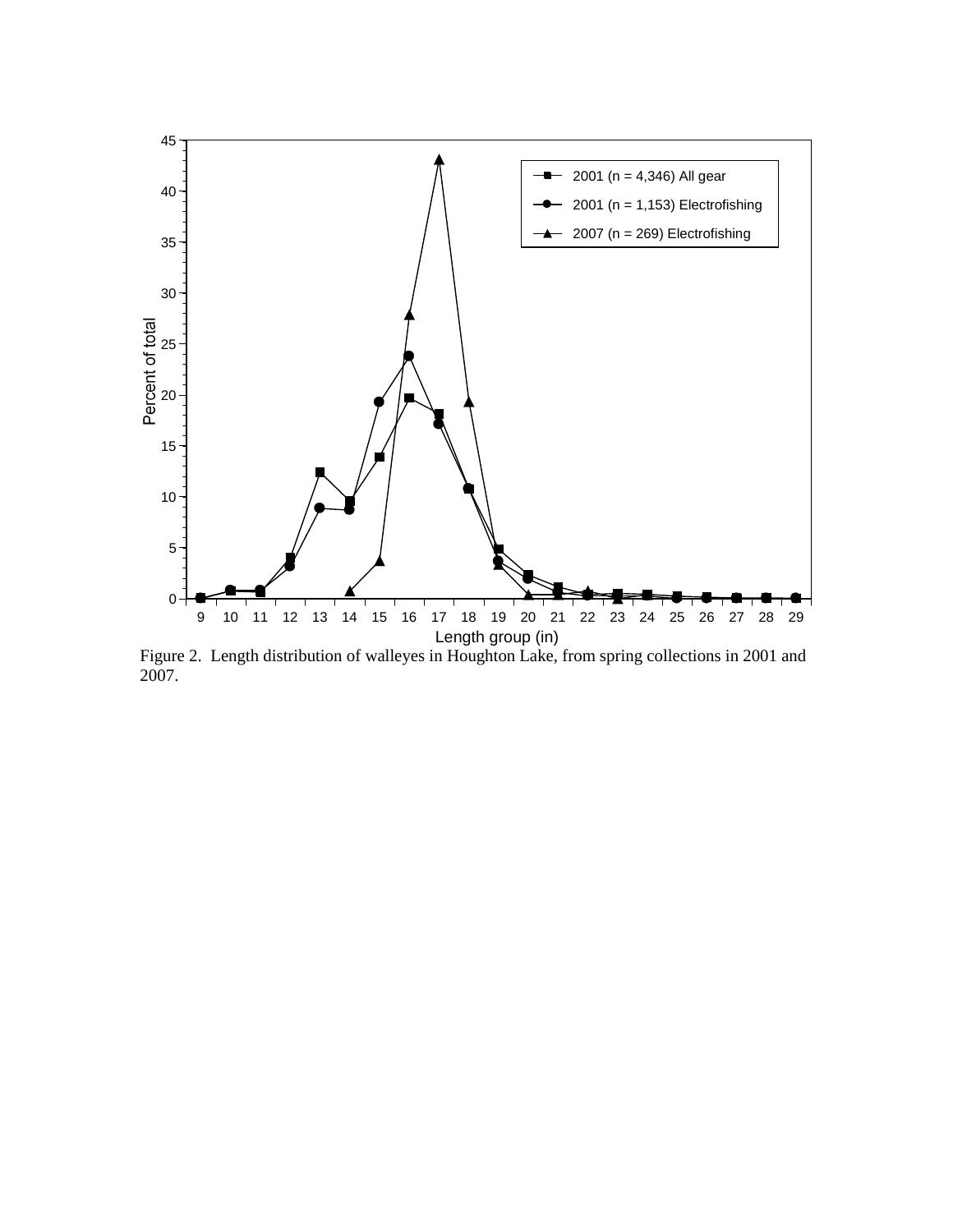

Figure 3. Age distribution (apportioned by length-age keys) of walleyes in Houghton Lake, from spring collections in 2001 and 2007.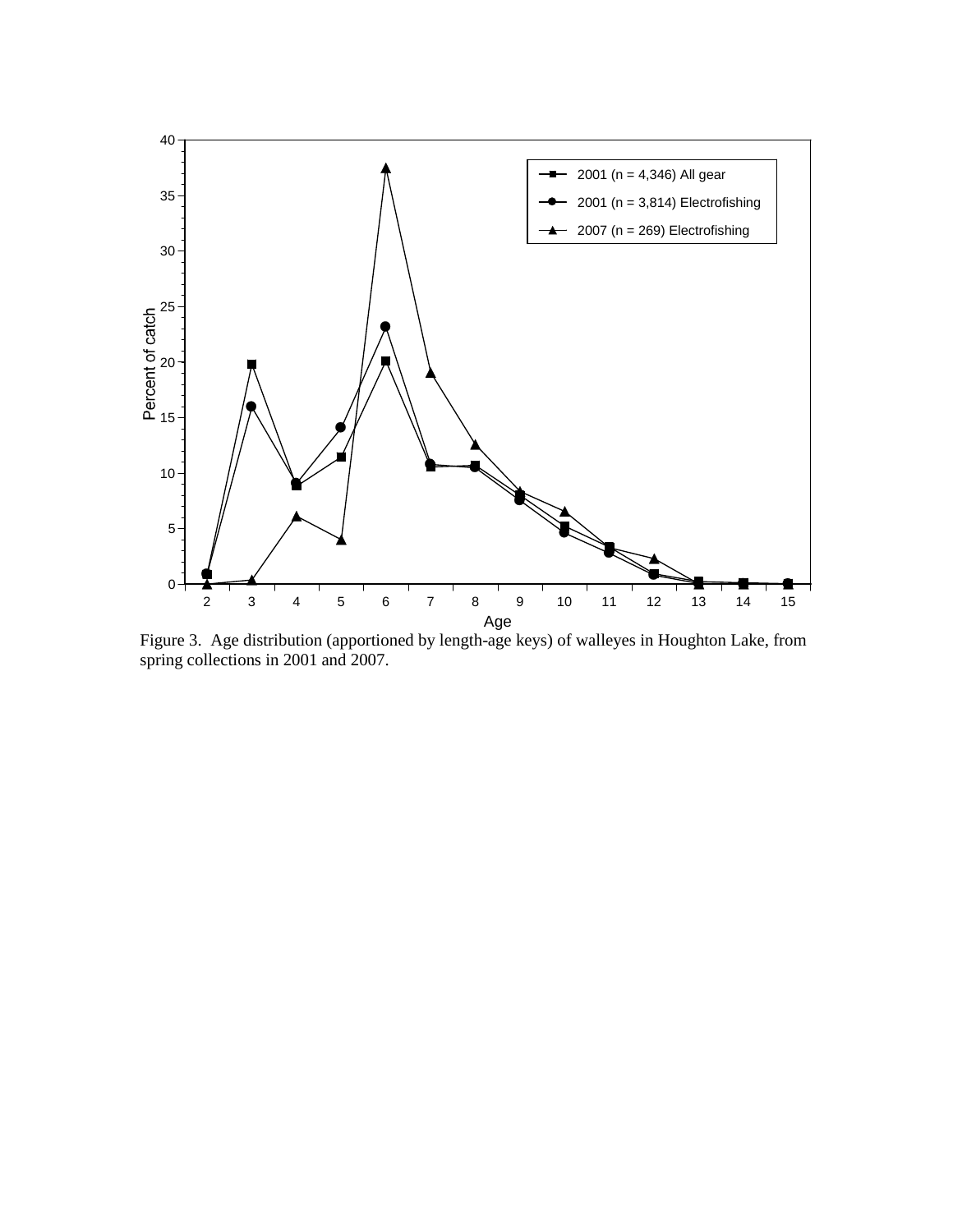

Figure 4. June trap net catch rates of walleye, northern pike, and bluegill in Houghton Lake, from 1972 through 2011.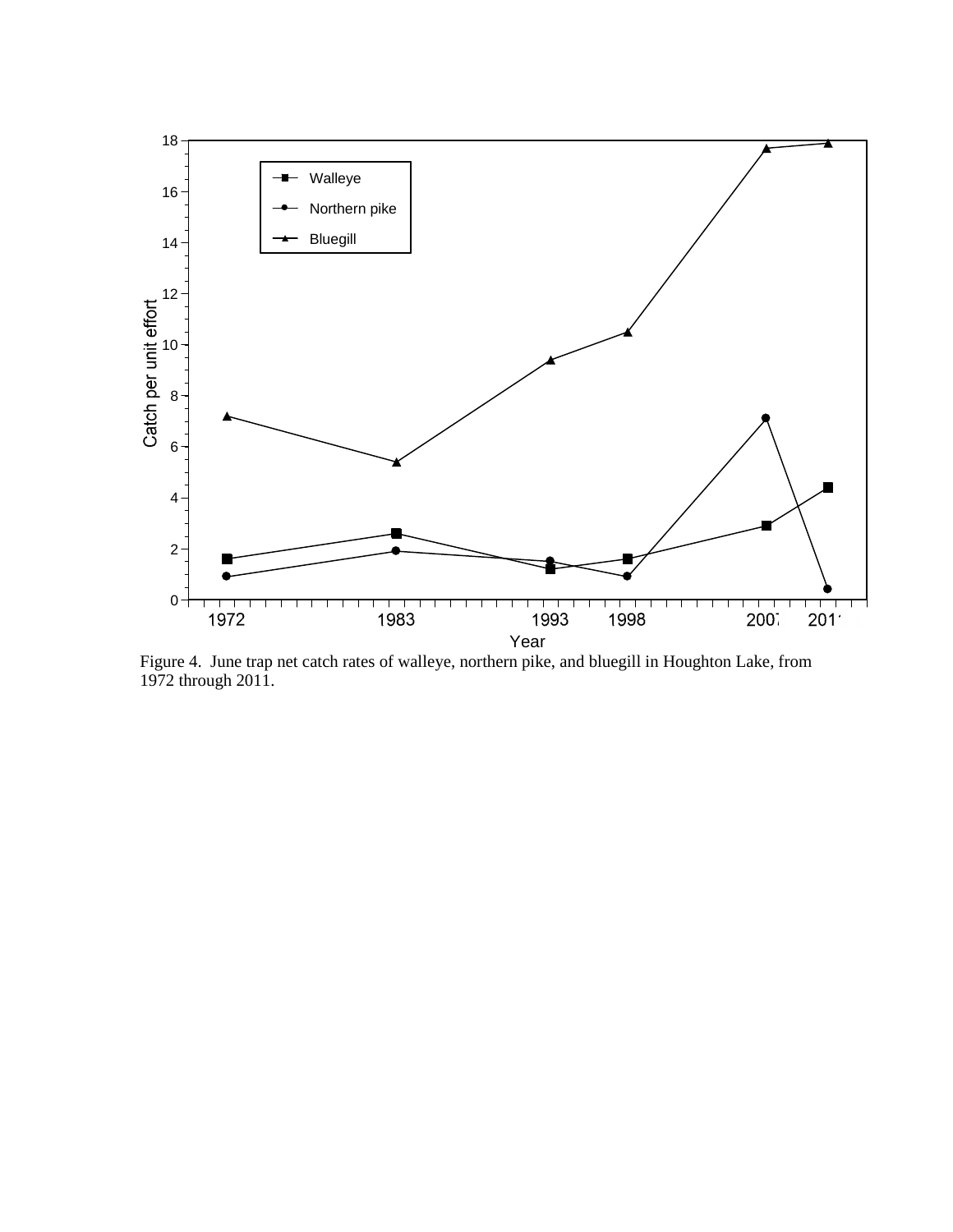

Figure 5. Age distribution (apportioned by length-age keys) of northern pike in Houghton Lake, from trap net collections in spring 2001, June 2007 and June 2011.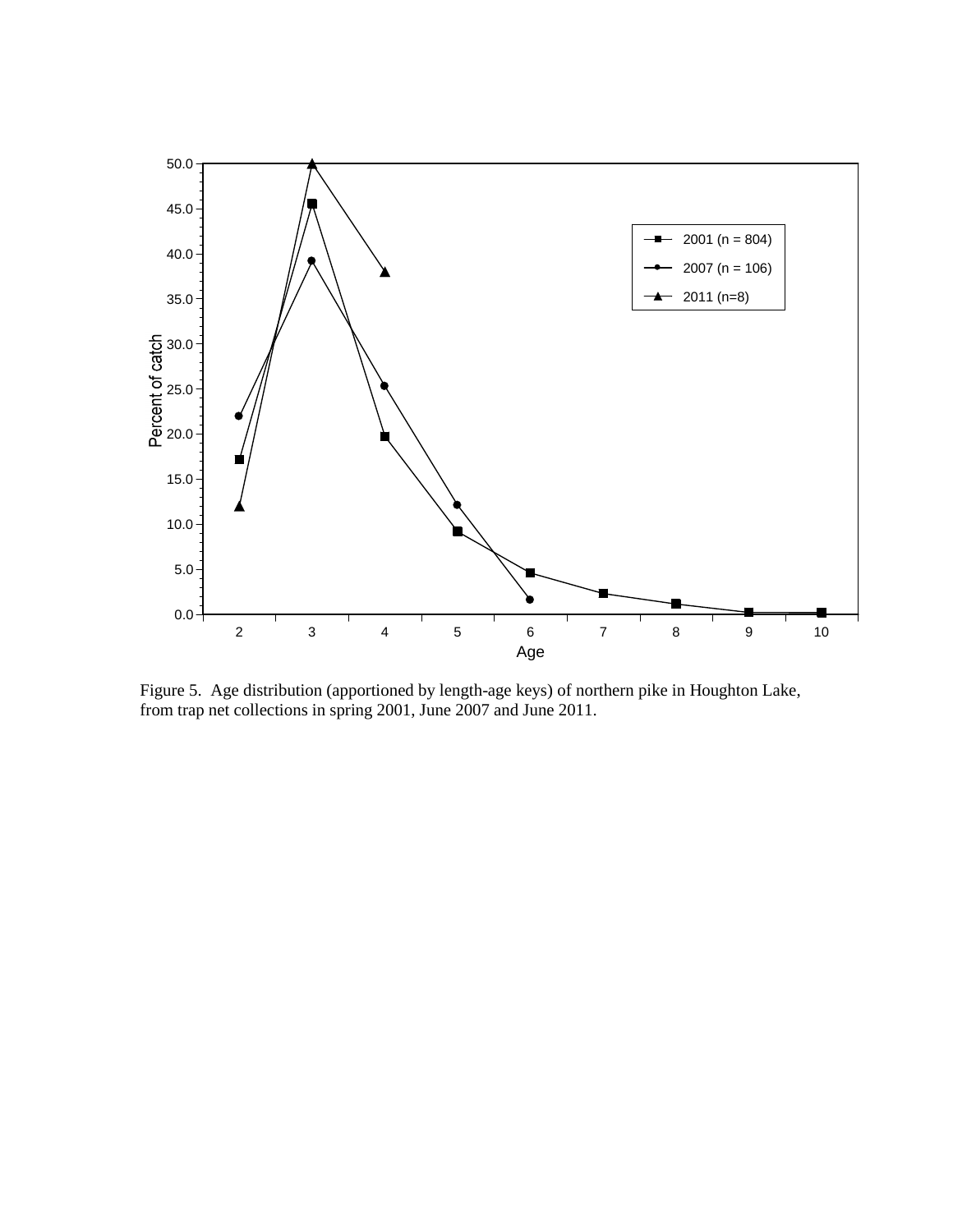

Figure 6. Catch rates of age-0 walleye from fall electrofishing surveys in Houghton Lake, 1990- 2011 year-classes. In 2001, 50% of age-0 walleye were stocked (marked) fish and in 2011, 7% of age-0 walleye were stocked fish.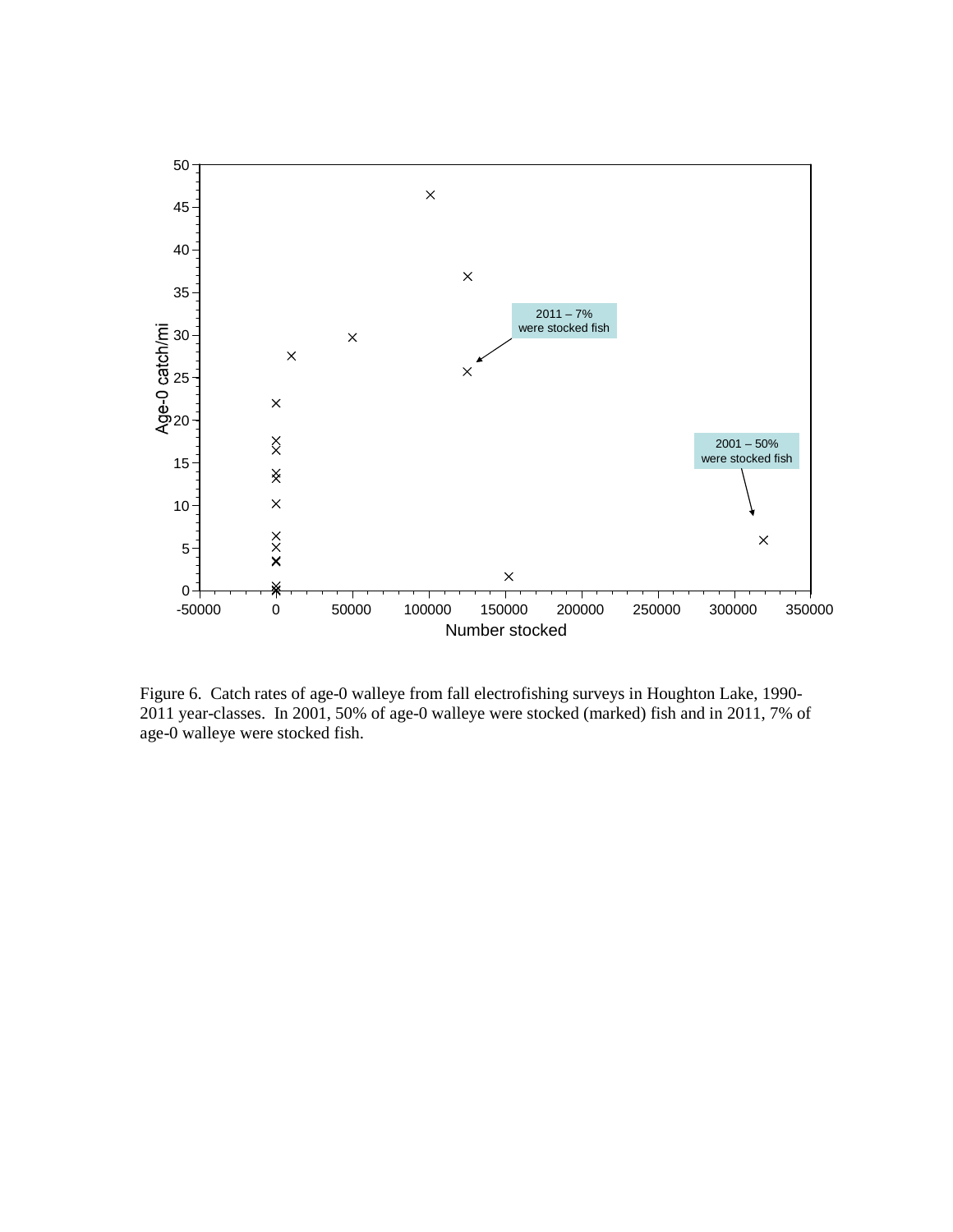

Figure 7. Catch rates of age-1 walleye from fall electrofishing surveys in Houghton Lake, 1989- 2011 year-classes.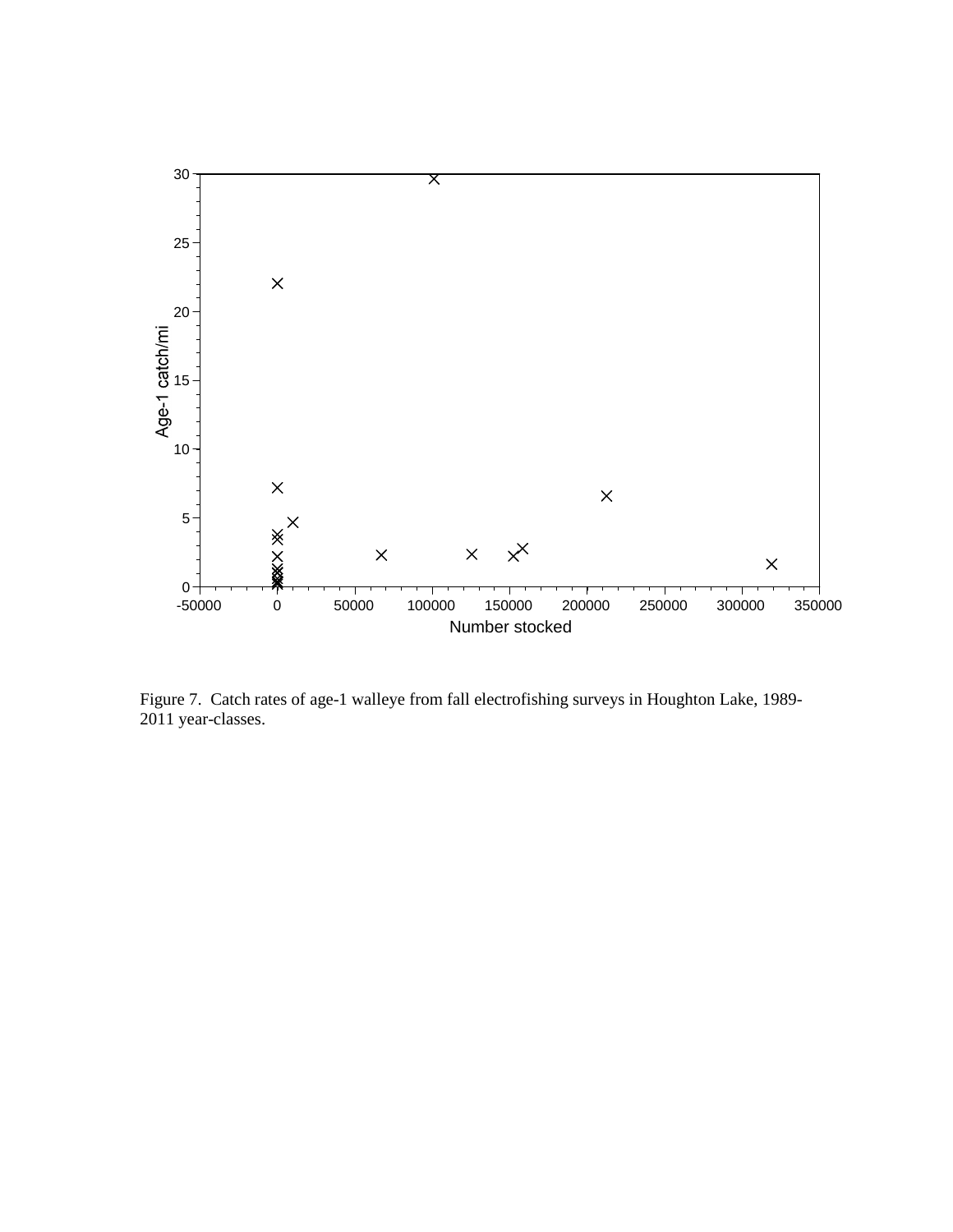

Figure 8. Catch of age-1 walleye compared to age-0 walleye catch the previous year in Houghton Lake, 1989-2010.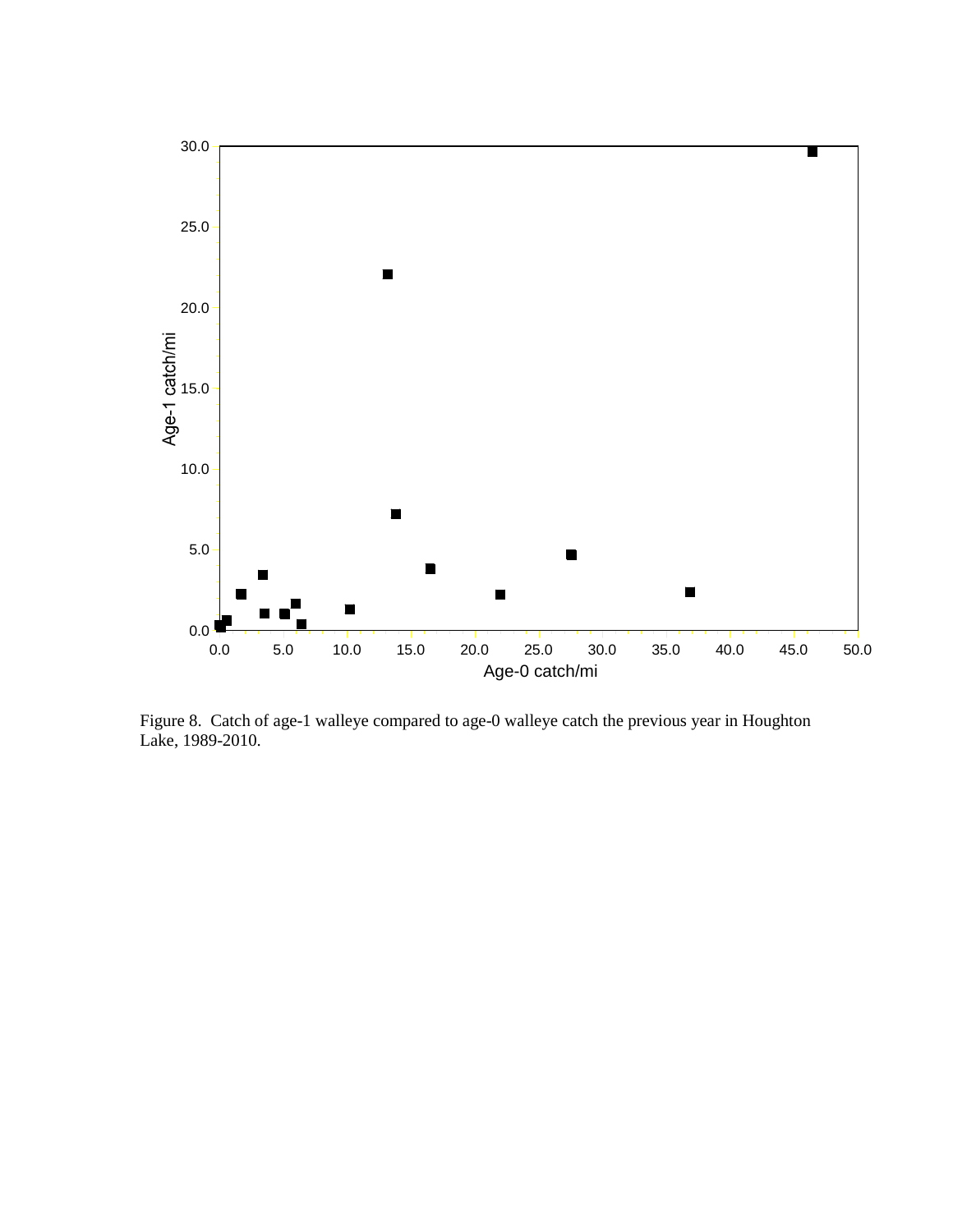

Figure 9. Age-0 walleye density compared to the state average walleye growth (deviation between mean length at age-0 and state average length), 1990-2011.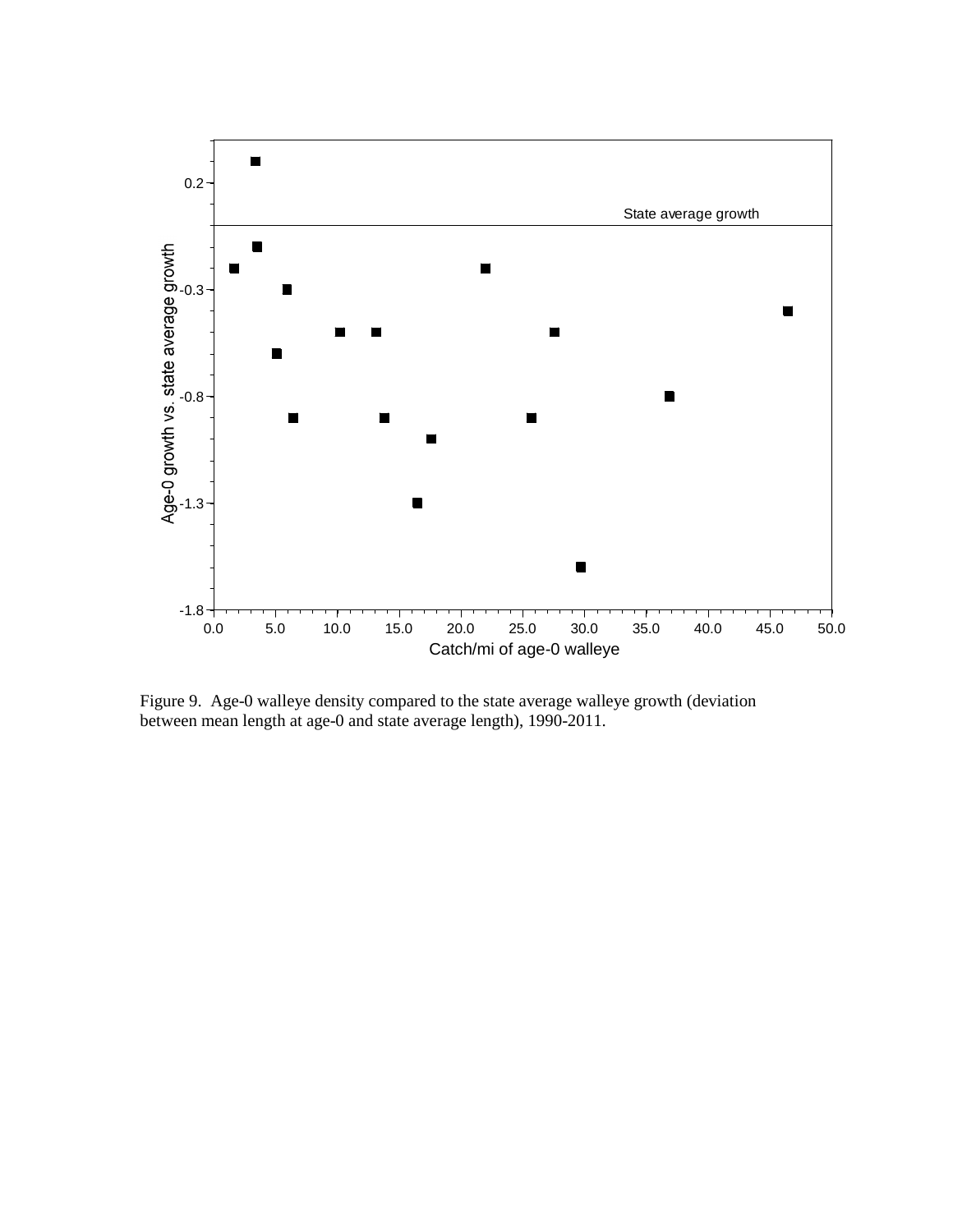

Figure 10. Age-1 walleye density compared to the state average walleye growth index (deviation between mean length at age-1 and state average length), 1990-2011.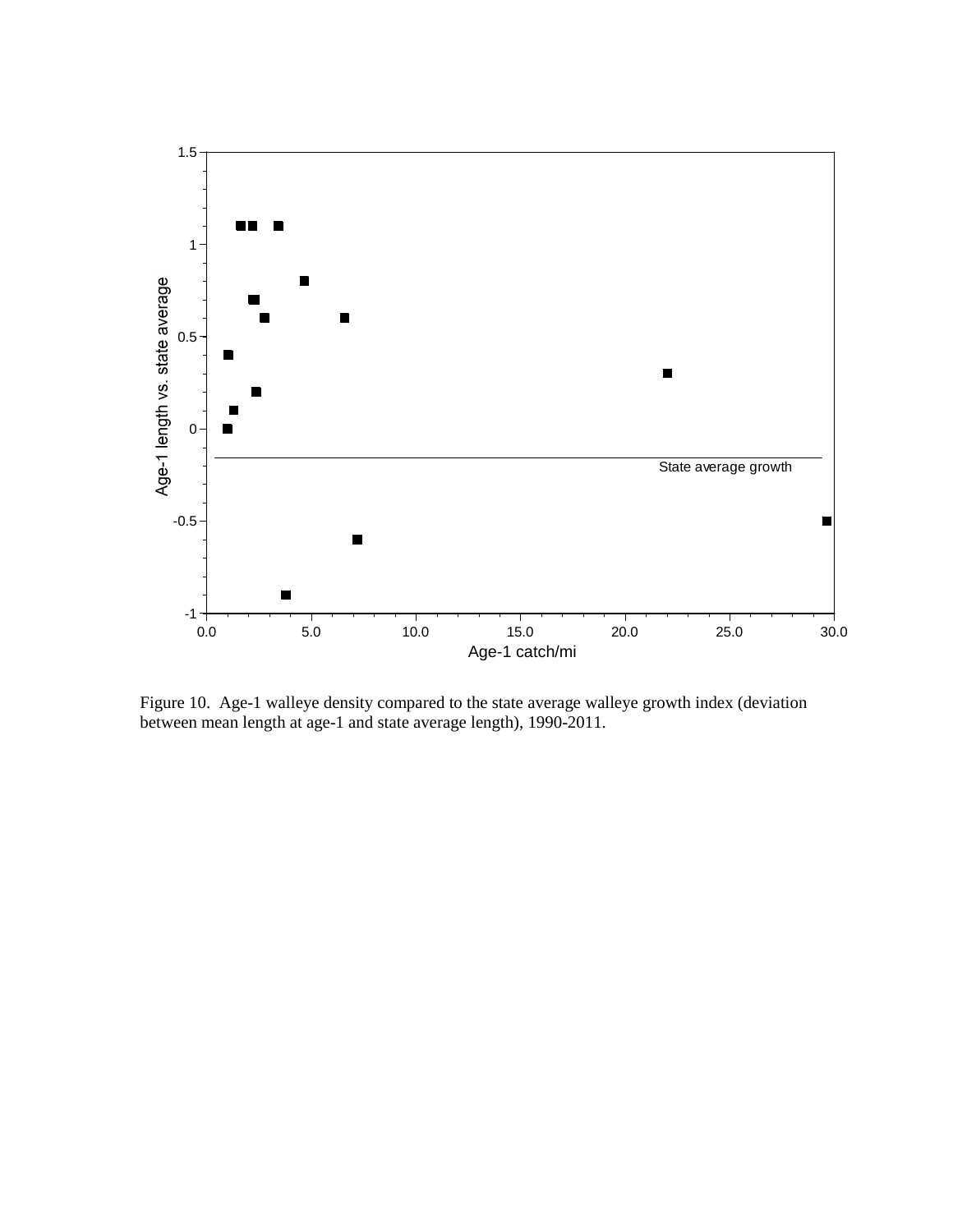|              | July-<br>August 1948<br>1922 | July | June 1962<br>1955 |        | May- May June-<br>July<br>1967 | July<br>1971 | June<br>1972 | June<br>1983 | June June<br>1993 | 1998   | June<br>2007 | June<br>2011 |
|--------------|------------------------------|------|-------------------|--------|--------------------------------|--------------|--------------|--------------|-------------------|--------|--------------|--------------|
| Walleye      |                              |      | $-2.9$            | $-1.1$ |                                | $-2.0$       |              | 0.0          | $-1.1$            | $-1.1$ | $-0.8$       | $-1.0$       |
|              |                              |      | (52)              | (45)   |                                | (15)         |              | (87)         | (151)             | (53)   | (46)         | (57)         |
| Largemouth   |                              | 2.2  | 0.0               |        | 0.2                            |              |              |              | 0.1               | 0.3    | 0.8          |              |
| bass         |                              | (8)  | (37)              |        | (8)                            |              |              |              | (29)              | (27)   | (28)         |              |
| Smallmouth   |                              | 0.2  |                   |        | 1.6                            |              |              | 0.6          | 0.4               | $-0.1$ | 1.6          | 0.5          |
| bass         |                              | (5)  |                   |        | (5)                            |              |              | (53)         | (32)              | (51)   | (26)         | (13)         |
| Northern     |                              |      |                   | $-1.8$ | $-1.5$                         |              |              | $-2.0$       | $-2.2$            | $-0.5$ | $-2.1$       |              |
| pike         |                              |      |                   | (29)   | (53)                           |              |              | (50)         | (58)              | (20)   | (93)         |              |
| Bluegill     | 0.6                          | 1.1  | 0.2               | 0.7    | 0.4                            |              | 0.6          | 0.2          | 1.0               | 0.9    | 0.5          | 0.5          |
|              | (23)                         | (55) | (78)              | (59)   | (327)                          |              | (108)        | (99)         | (97)              | (85)   | (101)        | (77)         |
| Pumpkinseed  | $-0.2$                       | 1.2  | 0.8               | 0.3    | 0.6                            |              | 0.6          | 0.7          | 0.8               | 1.0    | 1.4          | 0.6          |
|              | (79)                         | (71) | (80)              | (18)   | (134)                          |              | (104)        | (32)         | (39)              | (35)   | (44)         | (5)          |
| Rock bass    | 0.4                          | 0.8  | 0.6               | 0.6    | 1.6                            |              | 0.5          | 0.8          | 0.8               | 1.1    | 1.1          | 1.2          |
|              | (115)                        | (28) | (72)              | (50)   | (131)                          |              | (85)         | (51)         | (74)              | (49)   | (28)         | (56)         |
| <b>Black</b> |                              | 0.1  | 0.7               | 0.6    |                                |              | 0.5          | 0.4          | 0.2               | 0.2    | 0.5          | $-1.2$       |
| crappie      |                              | (5)  | (40)              | (5)    |                                |              | (13)         | (39)         | (89)              | (36)   | (34)         | (22)         |
| Yellow       |                              |      |                   | $-0.7$ | $-1.5$                         |              | $-1.4$       | $-1.9$       | $-1.7$            | $-0.6$ | $-1.9$       |              |
| perch        |                              |      |                   | (14)   | (43)                           |              | (14)         | (43)         | (52)              | (31)   | (27)         |              |

Table 1. Mean growth indices from 1922-2011 for Houghton Lake. Values in parentheses indicate number of fish aged. Mean growth index is a comparison to state average growth rates.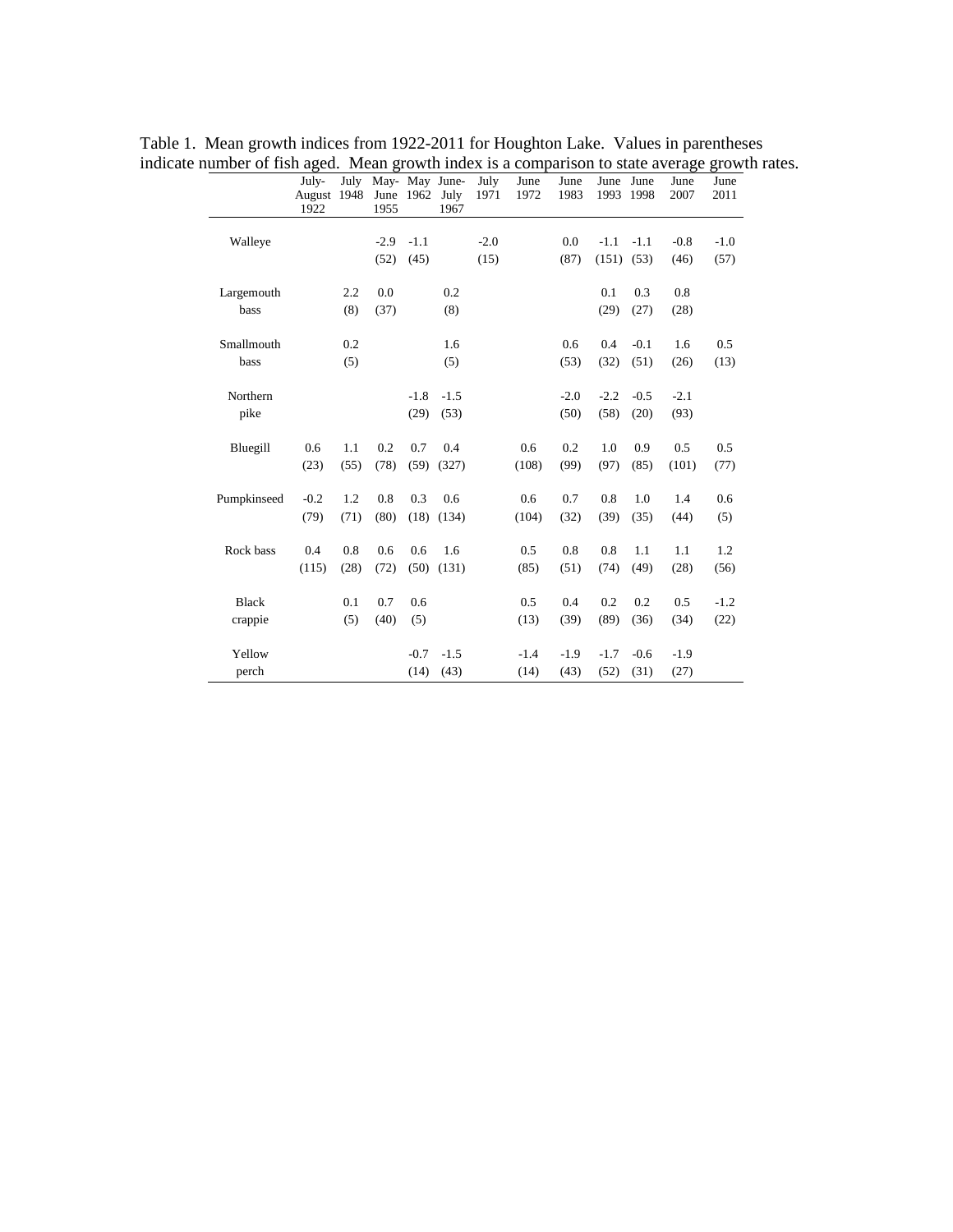| June        |                |                |                |                |                |                |                | Spring                      | Spring                      |                  |
|-------------|----------------|----------------|----------------|----------------|----------------|----------------|----------------|-----------------------------|-----------------------------|------------------|
|             |                |                |                |                |                |                | Trap           | Fyke                        |                             |                  |
|             |                |                | Trap nets      |                |                |                | nets           | nets                        | Electrofishing              |                  |
| Length (in) | 1972           | 1983           | 1993           | 1998           | 2007           | 2011           | 2001           | 2001                        | 2001                        | 2007             |
| 9           |                |                | $\mathbf{1}$   |                |                | $\mathfrak{Z}$ | $\overline{2}$ |                             |                             |                  |
| 10          |                |                |                |                | $\sqrt{6}$     | 5              | $20\,$         | $\ensuremath{\mathfrak{Z}}$ | $\boldsymbol{9}$            |                  |
| 11          | $\mathbf{1}$   |                |                |                | $\mathbf{1}$   | 5              | $\,8\,$        | 11                          | 9                           |                  |
| 12          |                | $\sqrt{2}$     | $\mathbf{1}$   | $\mathbf{1}$   | 4              | $\overline{4}$ | 83             | 55                          | 36                          |                  |
| 13          | 6              | $\,8\,$        | 5              | 5              | 3              | 13             | 258            | 179                         | 102                         |                  |
| 14          |                | 5              | $\overline{9}$ | 6              | $\mathbf{2}$   | 26             | 199            | 117                         | 100                         | $\overline{c}$   |
| 15          | $\mathfrak{Z}$ | 9              | 6              | 5              | $\sqrt{2}$     | 14             | 238            | 144                         | 222                         | $10\,$           |
| 16          |                | 6              | $\overline{4}$ | $\overline{c}$ | 9              | $\overline{4}$ | 371            | 210                         | 274                         | 75               |
| 17          | 3              | 5              | 3              | $\overline{c}$ | 6              | $\overline{c}$ | 401            | 191                         | 197                         | 116              |
| 18          |                | $\sqrt{2}$     | $\overline{4}$ | 5              | $\sqrt{2}$     | $\sqrt{2}$     | 220            | 123                         | 124                         | 52               |
| 19          | $\tau$         | 9              |                | $\mathbf{1}$   | 3              | $\,1$          | 110            | 59                          | 42                          | $\boldsymbol{9}$ |
| 20          |                | $\overline{c}$ |                |                | $\overline{4}$ |                | 46             | 32                          | 22                          | $\mathbf{1}$     |
| 21          | 11             |                | $\sqrt{2}$     |                |                |                | 30             | 13                          | $\overline{7}$              | $\mathbf{1}$     |
| 22          |                |                | $\mathbf 1$    | $\mathbf{1}$   | $\mathbf{1}$   |                | 10             | 4                           | $\sqrt{3}$                  | $\overline{2}$   |
| 23          |                |                |                |                |                |                | 13             | $\sqrt{6}$                  | $\ensuremath{\mathfrak{Z}}$ |                  |
| 24          |                |                |                |                |                |                | $\,8$          | $\boldsymbol{7}$            | $\mathfrak{Z}$              | $\mathbf{1}$     |
| 25          |                | $\mathbf{1}$   |                |                |                |                | 5              | 5                           |                             |                  |
| 26          |                | $\mathbf{1}$   |                |                |                |                | 3              | 3                           |                             |                  |
| 27          |                | $\mathbf{1}$   |                |                |                |                | $\mathbf{1}$   | $\mathbf{1}$                |                             |                  |
| 28          |                |                |                |                |                |                | $\overline{c}$ | $\mathbf{1}$                |                             |                  |
| 29          |                |                |                |                |                |                | $\mathbf{1}$   |                             |                             |                  |
| Total       | 31             | 51             | 36             | 28             | 43             | 79             | 2,028          | 1,164                       | 1,153                       | 269              |
| Effort      | $20\,$         | $20\,$         | 29             | 18             | 15             | 18             | 336            | 215                         |                             | 3.5              |
| <b>CPUE</b> | 1.6            | 2.6            | 1.2            | 1.6            | 2.9            | 4.4            | $6.0\,$        | 5.4                         | $23.4^{a}$                  | 76.9             |
| Average     |                |                |                |                |                |                |                |                             |                             |                  |
| length      | 18.2           | 17.0           | 15.9           | 16.0           | 15.8           | 14.1           | 16.5           | 16.3                        | 16.3                        | 17.5             |

Table 2. Walleye size distributions, catch per unit effort (CPUE) per net lift or per hour for electrofishing, and average lengths from net and electrofishing surveys in Houghton Lake.

a. CPUE determined from 2 efforts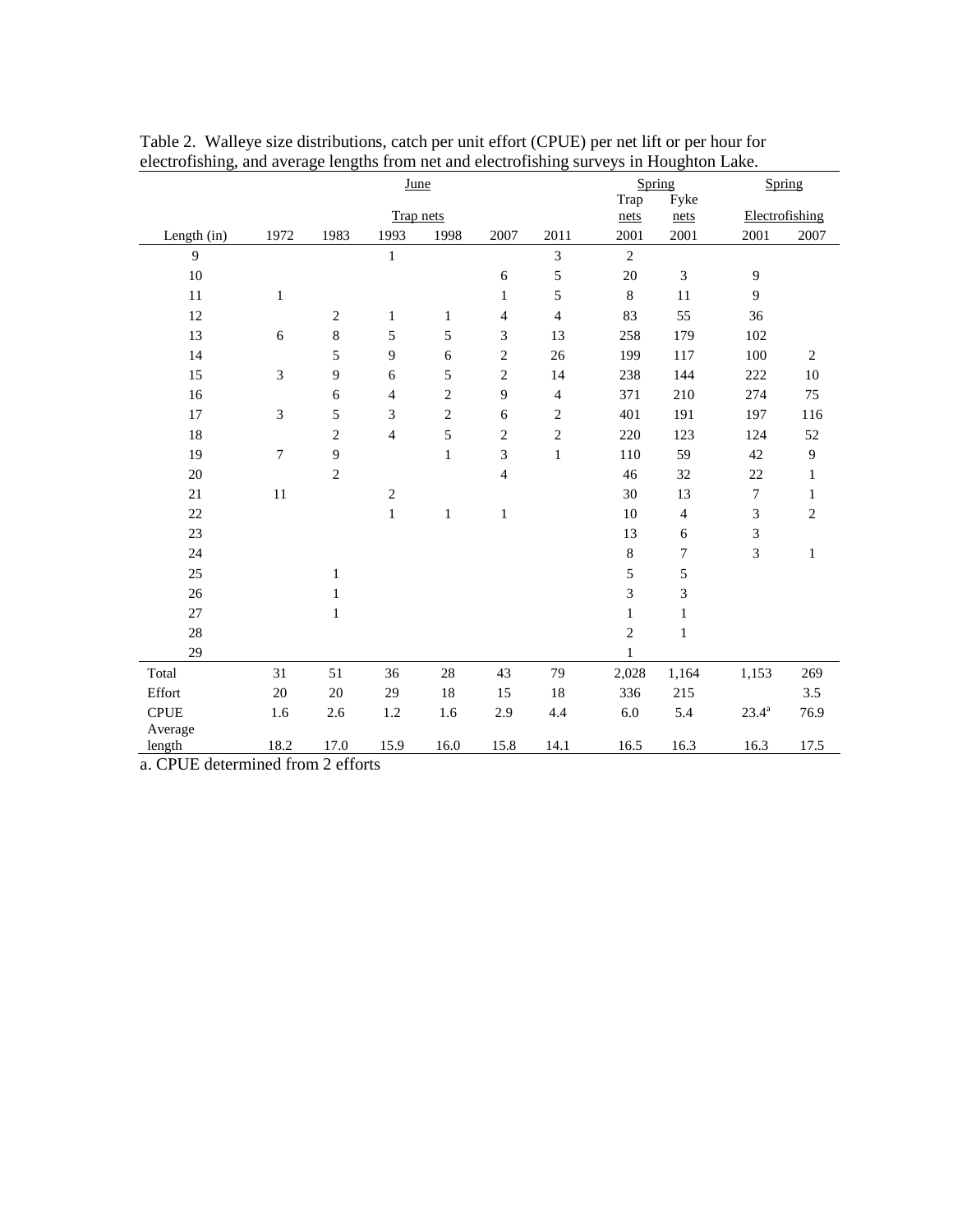| Year-class | Age |           | Percent of | Length        | Mean   |
|------------|-----|-----------|------------|---------------|--------|
|            |     |           |            |               | Length |
|            |     | collected | catch      | Range (in)    | (in)   |
|            |     |           |            |               |        |
| 2009       | 2   | 9         | 11         | $9.1 - 11.3$  | 10.2   |
| 2008       | 3   | 47        | 59         | $11.2 - 15.0$ | 13.5   |
| 2007       | 4   | 14        | 18         | 14.8-16.1     | 15.3   |
| 2006       | 5   | 6         | 8          | 15.9-17.9     | 16.9   |
| 2005       | 6   | $\theta$  | $\theta$   |               |        |
| 2004       |     |           |            |               |        |
| 2003       | 8   | 2         | 3          |               |        |
| Total      |     | 79        | 100        |               |        |

Table 3. The age distribution, length ranges, and mean lengths for walleye from trap net collections on Houghton Lake during June 2011.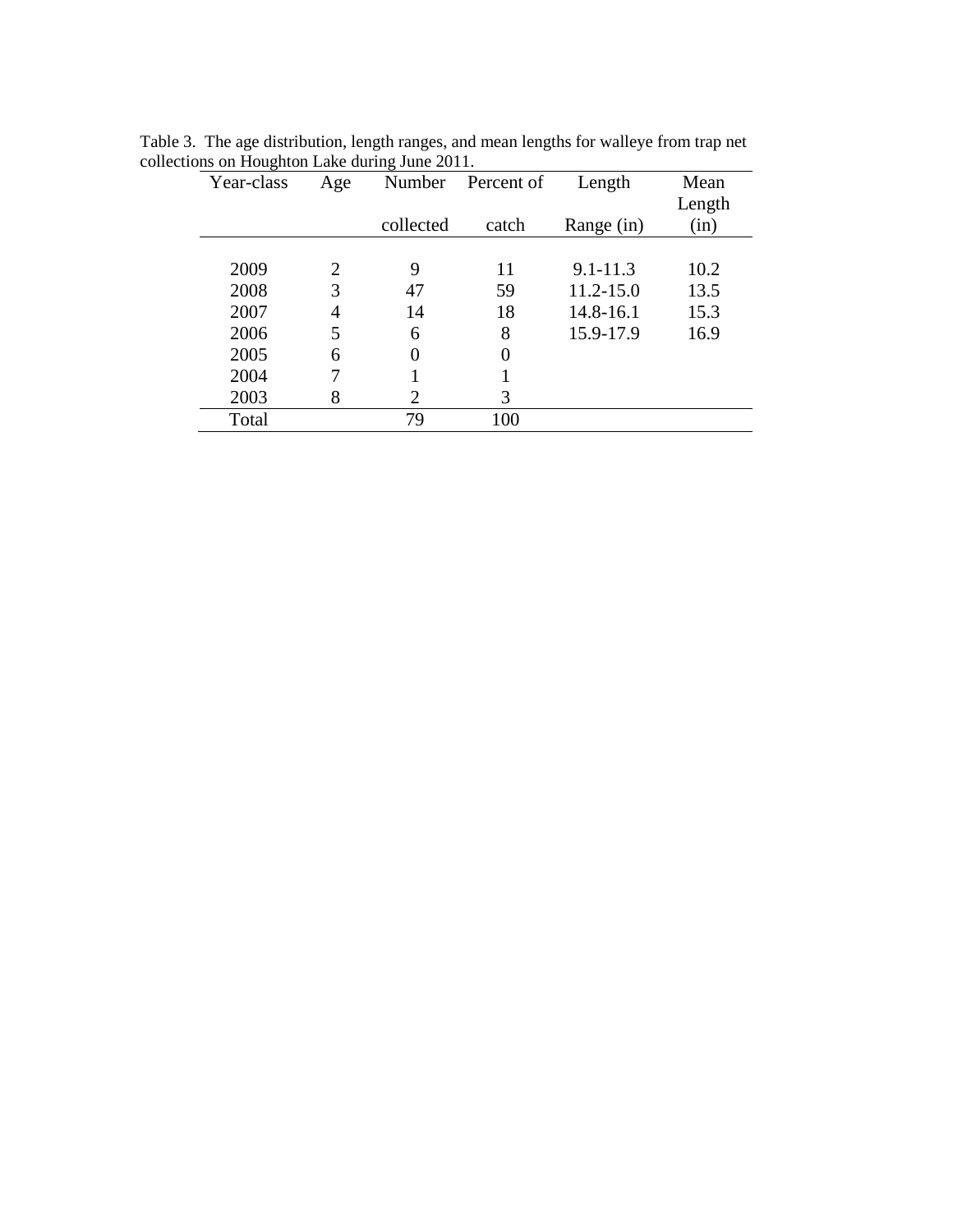| June              |                |                  |                         |                |                  |            | Spring<br>Spring        |                  |                |                |
|-------------------|----------------|------------------|-------------------------|----------------|------------------|------------|-------------------------|------------------|----------------|----------------|
|                   |                |                  |                         | Trap net       |                  |            | Trap net                | Fyke net         |                | Electrofishing |
| Length (in)       | 1972           | 1983             | 1993                    | 1998           | 2007             | 2011       | 2001                    | 2001             | 2001           | 2007           |
| $\overline{9}$    |                |                  |                         |                |                  |            | $\boldsymbol{0}$        | $\,1$            |                |                |
| 10                |                |                  |                         |                |                  |            | $\boldsymbol{0}$        |                  |                |                |
| $11\,$            |                |                  |                         |                | $\,1$            |            | $\,1$                   |                  |                |                |
| 12                |                |                  |                         |                |                  |            | $\boldsymbol{0}$        |                  |                |                |
| 13                |                |                  |                         |                |                  |            | $\overline{4}$          | $\,1$            | $\,1$          |                |
| 14                |                |                  |                         |                | $\,1\,$          |            | $\overline{\mathbf{3}}$ | $\,1$            |                |                |
| 15                |                |                  |                         |                |                  |            | $\sqrt{6}$              | $\sqrt{2}$       |                |                |
| 16                |                |                  | $\sqrt{2}$              |                | 5                |            | 13                      | $\boldsymbol{9}$ |                |                |
| 17                | $\overline{6}$ | $\,1$            | $\overline{c}$          |                | $\,8\,$          |            | 19                      | $\boldsymbol{7}$ | $\sqrt{2}$     |                |
| 18                |                | $\boldsymbol{7}$ | $\overline{\mathbf{4}}$ |                | 12               |            | 64                      | 16               | $\,1\,$        |                |
| 19                | 8              | 13               | $\mathbf{9}$            | $\sqrt{2}$     | 17               | $\sqrt{2}$ | 85                      | 22               | 5              |                |
| 20                |                | $\boldsymbol{7}$ | 17                      | $\sqrt{6}$     | 15               |            | 111                     | 40               | $\overline{4}$ |                |
| $21\,$            | 3              | $\overline{3}$   | $\sqrt{5}$              |                | 19               | $\,1\,$    | 104                     | 34               | 3              | $\sqrt{2}$     |
| 22                |                | $\overline{3}$   |                         | $\sqrt{2}$     | 14               | $\,1\,$    | 92                      | 40               | $\,1$          |                |
| 23                |                | $\sqrt{2}$       | $\sqrt{2}$              | $\mathfrak{Z}$ | $\boldsymbol{7}$ | $\sqrt{2}$ | 68                      | 25               | $\overline{4}$ |                |
| 24                |                |                  | $\mathbf{1}$            | $\,1$          | $\overline{4}$   | $\,1\,$    | 73                      | 14               | $\,1\,$        |                |
| 25                |                |                  | $\,1$                   | $\overline{3}$ | $\,1$            | $\,1\,$    | 41                      | $\boldsymbol{7}$ | $\overline{c}$ |                |
| 26                |                | $\,1$            |                         |                | $\,$ 1 $\,$      |            | 25                      | $\boldsymbol{7}$ | $\,1$          |                |
| 27                |                |                  |                         |                | $\mathbf 1$      |            | 25                      | $\sqrt{6}$       | $\,1\,$        |                |
| 28                |                |                  |                         |                |                  |            | 17                      | $\boldsymbol{9}$ |                |                |
| 29                |                |                  |                         |                |                  |            | 13                      | 5                |                |                |
| 30                |                |                  |                         |                |                  |            | $\mathbf{9}$            | 5                |                |                |
| 31                |                | $\,1$            |                         |                |                  |            | $\overline{4}$          | $\sqrt{2}$       |                |                |
| 32                |                |                  |                         |                |                  |            | $\overline{4}$          | $\,1$            |                |                |
| 33                |                |                  |                         |                |                  |            | $\overline{4}$          | $\,1$            |                |                |
| 34                |                |                  |                         |                |                  |            | $\sqrt{6}$              |                  |                |                |
| 35                |                |                  |                         |                |                  |            | 5                       |                  |                |                |
| 36                |                |                  |                         |                |                  |            | $\,1$                   |                  |                |                |
| 37                |                |                  |                         |                |                  |            | 3                       | $\,1\,$          |                |                |
| 38                |                |                  |                         |                |                  |            | 3                       |                  |                |                |
| 39                |                |                  |                         |                |                  |            | $\,1$                   |                  |                |                |
| 40                |                |                  |                         |                |                  |            | $\boldsymbol{0}$        |                  |                |                |
| $41\,$            |                |                  |                         |                |                  |            | $\,1$                   |                  |                |                |
| Total             | 17             | 38               | 43                      | $17\,$         | 106              | $\,8\,$    | 805                     | 256              | 26             | $\sqrt{2}$     |
| Effort            | $20\,$         | $20\,$           | 29                      | $18\,$         | 15               | 18         | 336                     | 215              |                | 3.5            |
| <b>CPUE</b>       | 0.9            | 1.9              | $1.5\,$                 | 0.9            | 7.1              | $0.4\,$    | $2.4\,$                 | $1.2\,$          | $0.4^{\rm a}$  | 0.6            |
| Average<br>length | 19.1           | 20.6             | 20.2                    | 22.3           | 20.5             | 22.5       | 22.6                    | 22.3             | 21.8           | 21.5           |

Table 4. Northern pike size distributions, catch per unit effort (CPUE) per net lift or per hour for electrofishing, and average lengths from net and electrofishing surveys in Houghton Lake.

a. CPUE determined from 2 efforts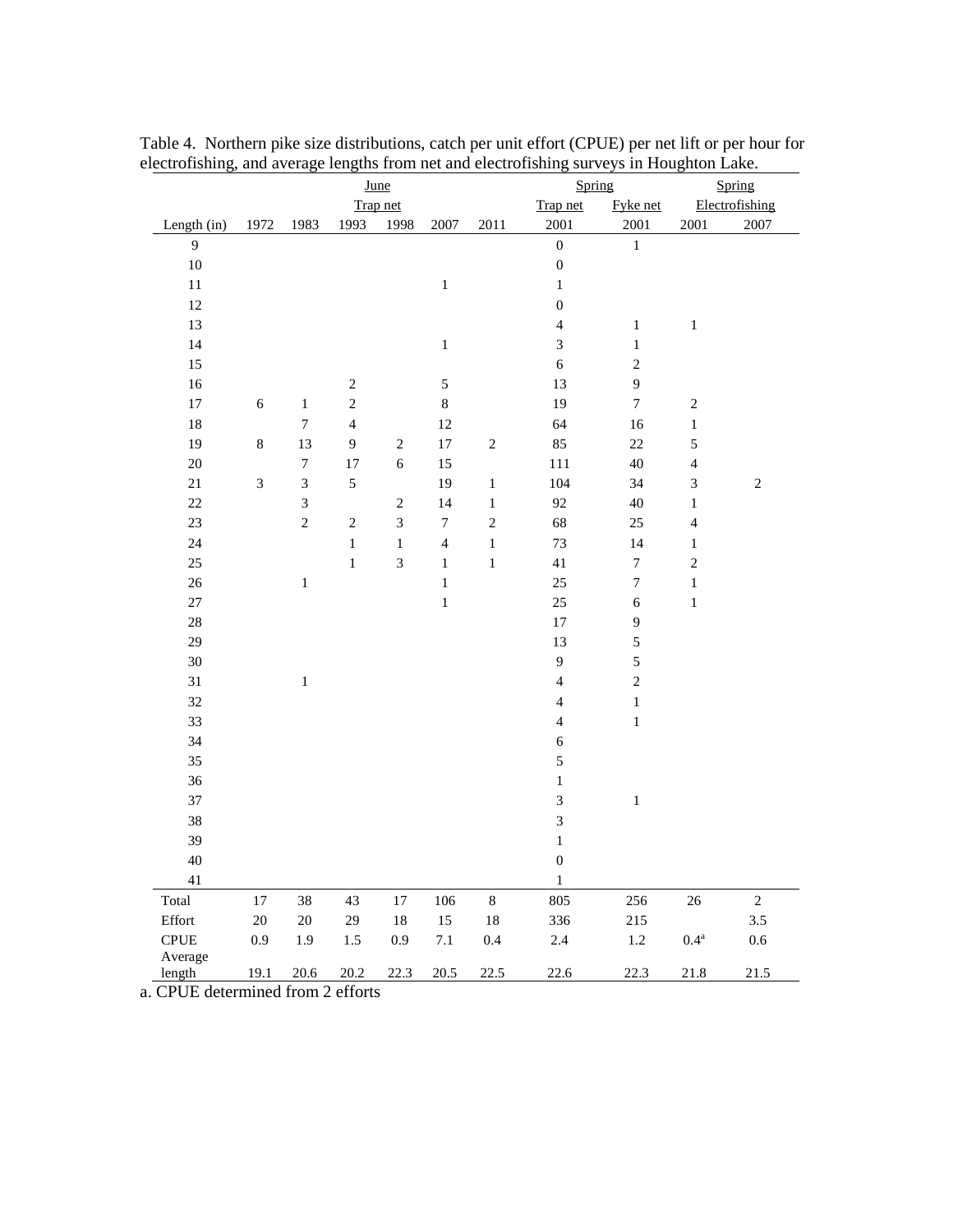| Length (in)    | 1972 | 1983 | 1993 | 1998           | 2007 | 2011 |
|----------------|------|------|------|----------------|------|------|
| $\overline{2}$ |      |      |      | $\overline{2}$ |      |      |
| 3              | 3    |      |      |                | 5    |      |
|                | 3    | 5    |      | 11             |      | 21   |
| 5              | 27   | 5    | 6    | 41             | 4    | 32   |
| 6              | 27   | 21   | 17   | 81             | 19   | 70   |
|                | 28   | 29   | 39   | 45             | 117  | 94   |
| 8              | 27   | 24   | 57   | 3              | 90   | 78   |
| 9              | 20   | 21   | 121  | 3              | 23   | 22   |
| 10             | 9    | 2    | 32   | 3              | 3    | 4    |
| Total          | 144  | 108  | 272  | 189            | 266  | 322  |
| Effort         | 20   | 20   | 29   | 18             | 15   | 18   |
| <b>CPUE</b>    | 7.2  | 5.4  | 9.4  | 10.5           | 17.7 | 17.9 |
| Average length | 7.4  | 7.7  | 8.8  | 6.5            | 7.8  | 7.3  |

Table 5. Bluegill size distributions, catch per unit effort (CPUE) per net lift, and average lengths from June trap net surveys in Houghton Lake.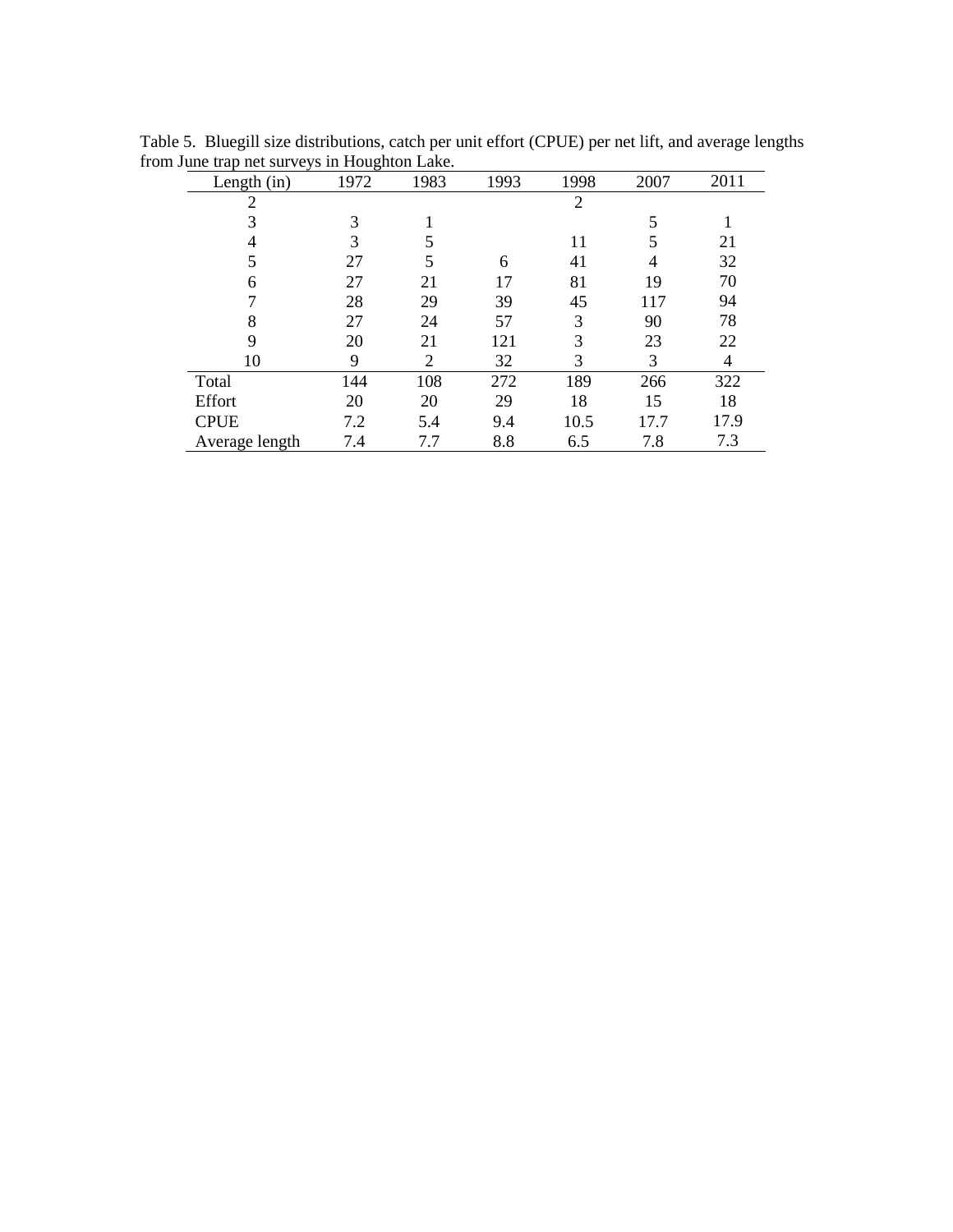| Table 6. Bluegill size structures, length frequency ranks, and growth ranks in Houghton Lake   |
|------------------------------------------------------------------------------------------------|
| from June trap net catches. Size and growth ranks (very poor, poor, acceptable, satisfactory,  |
| good, excellent, superior) determined by methods described by Schneider (1990). Refer to Table |
| 1 for growth indices.                                                                          |

| Date of   | Sample | Length       | Average % > 6" % > 7" % > 8" |    |    |    | Size      | Growth       |
|-----------|--------|--------------|------------------------------|----|----|----|-----------|--------------|
| sample    | size   | Range (in)   | size                         |    |    |    | rank      | rank         |
|           |        |              |                              |    |    |    |           |              |
| June 1972 | 144    | $3.5 - 10.5$ | 7.4                          | 77 | 58 | 39 | Excellent | Good         |
| June 1983 | 108    | $3.5 - 10.5$ | 7.7                          | 90 | 70 | 43 | Excellent | Satisfactory |
| June 1993 | 272    | $5.5 - 10.5$ | 8.8                          | 98 | 91 | 77 | Superior  | Excellent    |
| June 1998 | 189    | $2.5 - 10.5$ | 6.5                          | 71 | 29 | 5  | Good      | Good         |
| June 2007 | 266    | $3.5 - 10.5$ | 7.8                          | 95 | 88 | 44 | Superior  | Superior     |
| June 2011 | 322    | $3.5 - 10.5$ | 7.3                          | 83 | 61 | 32 | Excellent | Good         |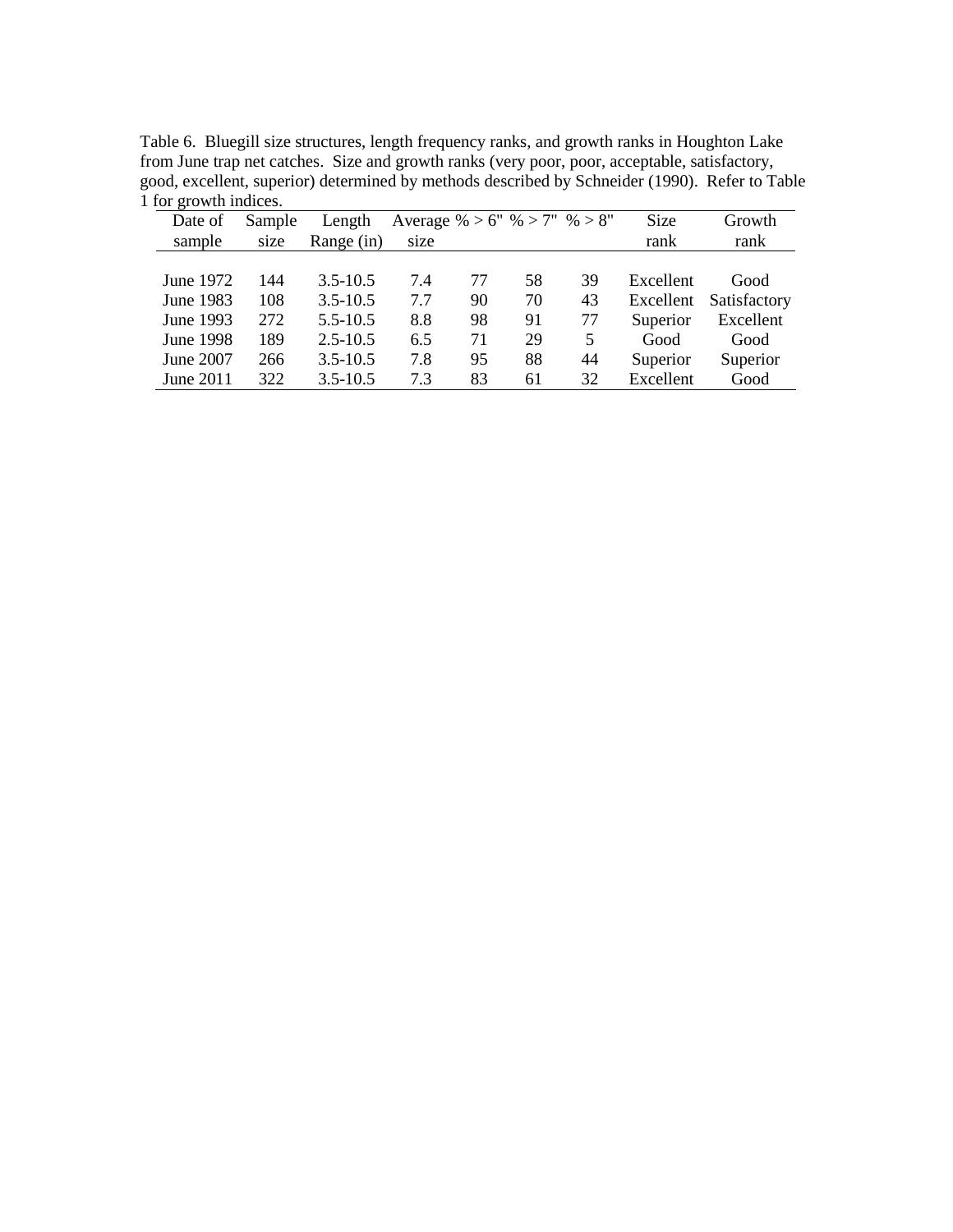|                 |         | 2007         |            |               | 2011       |            |
|-----------------|---------|--------------|------------|---------------|------------|------------|
| <b>Species</b>  | Average | Length       | Percent    | Average       | Length     | Percent    |
|                 | length  | range $(in)$ | legal size | length $(in)$ | range (in) | legal size |
|                 | (in)    |              |            |               |            |            |
| Smallmouth bass | 15.0    | $10 - 18$    | 76         | 9.7           | $5 - 18$   | 10         |
| Largemouth bass | 14.0    | $10 - 16$    | 78         | 11.9          | $6 - 16$   | 38         |
| Pumpkinseed     | 7.9     | $6 - 9$      | 100        | 7.3           | $4 - 8$    | 87         |
| Black crappie   | 10.1    | $5 - 12$     | 81         | 7.9           | $4 - 12$   | 61         |
| Rock bass       | 8.9     | 4 - 11       | 85         | 8.2           | $4 - 11$   | 88         |

Table 7. Average lengths and length ranges for five fish species collected in trap nets during June 2007 and June 2011.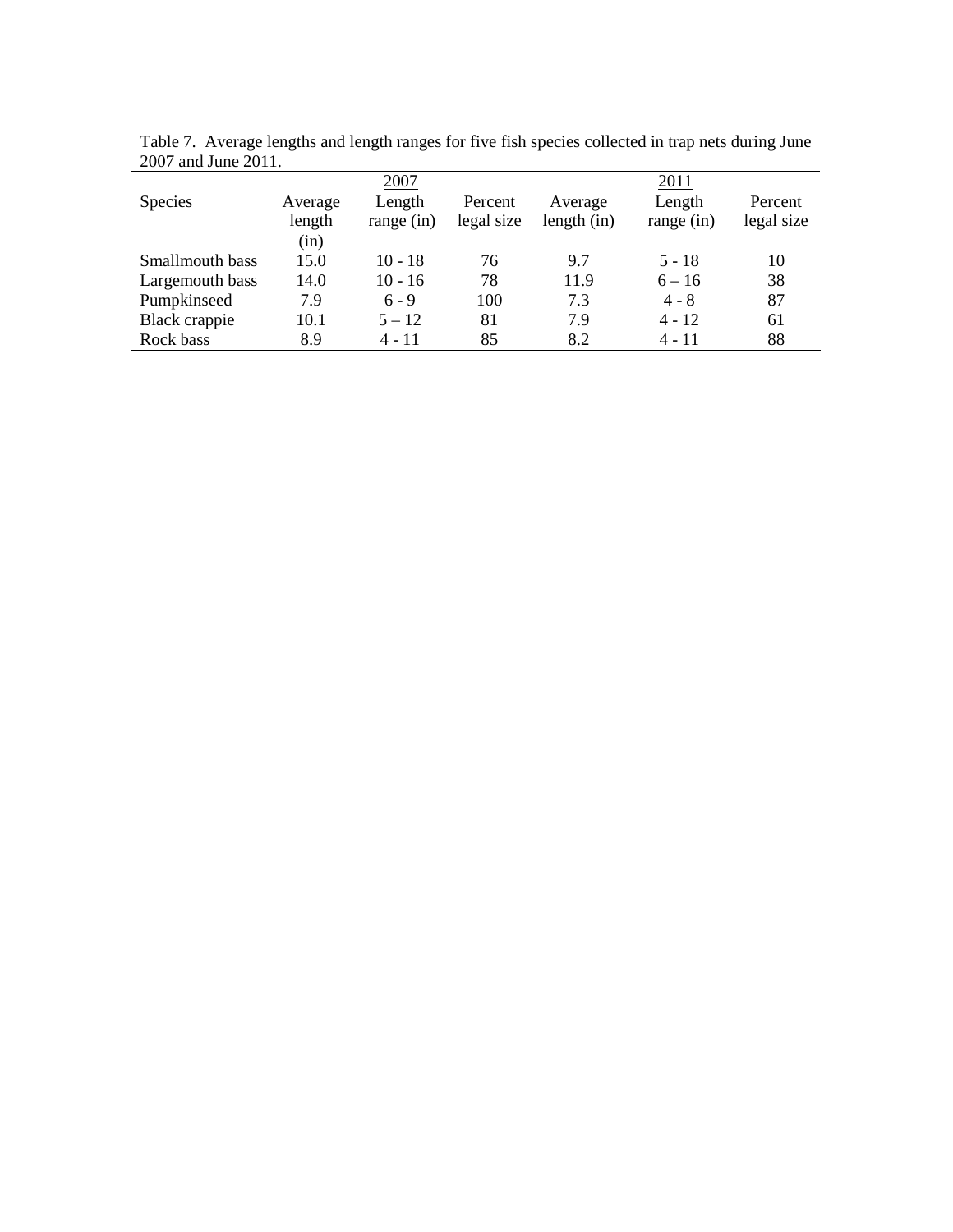| Year | Number stocked   | Year             | Number stocked |                  |                  |  |  |
|------|------------------|------------------|----------------|------------------|------------------|--|--|
|      | Fry              | Fingerlings      |                | Fry              | Fingerlings      |  |  |
| 1908 | 400,000          | $\boldsymbol{0}$ | 1972           | $\boldsymbol{0}$ | $\boldsymbol{0}$ |  |  |
| 1933 | 1,800,100        | $\overline{0}$   | 1973           | $\boldsymbol{0}$ | $\boldsymbol{0}$ |  |  |
| 1934 | 2,100,000        | $\overline{0}$   | 1974           | $\boldsymbol{0}$ | $\boldsymbol{0}$ |  |  |
| 1935 | 1,800,000        | $\boldsymbol{0}$ | 1975           | $\boldsymbol{0}$ | $\boldsymbol{0}$ |  |  |
| 1936 | 2,000,000        | $\boldsymbol{0}$ | 1976           | $\overline{0}$   | $\boldsymbol{0}$ |  |  |
| 1937 | 2,000,000        | $\overline{0}$   | 1977           | $\boldsymbol{0}$ | $\boldsymbol{0}$ |  |  |
| 1938 | 2,000,000        | $\overline{0}$   | 1978           | $\boldsymbol{0}$ | $\boldsymbol{0}$ |  |  |
| 1939 | 2,200,000        | $\boldsymbol{0}$ | 1979           | $\boldsymbol{0}$ | 68,936           |  |  |
| 1940 | 4,000,000        | $\overline{0}$   | 1980           | $\boldsymbol{0}$ | 106,717          |  |  |
| 1941 | $\overline{0}$   | $\overline{0}$   | 1981           | $\overline{0}$   | 178,757          |  |  |
| 1942 | 4,000,000        | $\boldsymbol{0}$ | 1982           | $\boldsymbol{0}$ | 26,699           |  |  |
| 1943 | 4,160,000        | $\boldsymbol{0}$ | 1983           | $\boldsymbol{0}$ | 39,403           |  |  |
| 1944 | 4,000,000        | $\overline{0}$   | 1984           | $\boldsymbol{0}$ | 24,739           |  |  |
| 1945 | 0                | $\overline{0}$   | 1985           | $\boldsymbol{0}$ | 70,663           |  |  |
| 1946 | $\overline{0}$   | $\overline{0}$   | 1986           | $\boldsymbol{0}$ | 107,950          |  |  |
| 1947 | $\overline{0}$   | $\overline{0}$   | 1987           | $\boldsymbol{0}$ | 17,000           |  |  |
| 1948 | $\overline{0}$   | $\overline{0}$   | 1988           | $\boldsymbol{0}$ | 75,200           |  |  |
| 1949 | $\overline{0}$   | $\overline{0}$   | 1989           | $\boldsymbol{0}$ | 67,150           |  |  |
| 1950 | $\overline{0}$   | $\overline{0}$   | 1990           | $\boldsymbol{0}$ | 125,469          |  |  |
| 1951 | $\overline{0}$   | $\overline{0}$   | 1991           | $\boldsymbol{0}$ | 101,050          |  |  |
| 1952 | $\overline{0}$   | $\overline{0}$   | 1992           | $\boldsymbol{0}$ | $\boldsymbol{0}$ |  |  |
| 1953 | $\boldsymbol{0}$ | $\overline{0}$   | 1993           | $\boldsymbol{0}$ | 158,282          |  |  |
| 1954 | $\boldsymbol{0}$ | $\overline{0}$   | 1994           | $\boldsymbol{0}$ | 10,000           |  |  |
| 1955 | $\overline{0}$   | $\overline{0}$   | 1995           | $\boldsymbol{0}$ | $\boldsymbol{0}$ |  |  |
| 1956 | $\overline{0}$   | $\overline{0}$   | 1996           | $\boldsymbol{0}$ | $\boldsymbol{0}$ |  |  |
| 1957 | 0                | $\overline{0}$   | 1997           | $\boldsymbol{0}$ | $\boldsymbol{0}$ |  |  |
| 1958 | $\boldsymbol{0}$ | $\overline{0}$   | 1998           | $\boldsymbol{0}$ | $\boldsymbol{0}$ |  |  |
| 1959 | 0                | $\overline{0}$   | 1999           | $\boldsymbol{0}$ | 152,346          |  |  |
| 1960 | $\overline{0}$   | $\overline{0}$   | 2000           | $\boldsymbol{0}$ | $\overline{0}$   |  |  |
| 1961 | $\boldsymbol{0}$ | $\boldsymbol{0}$ | 2001           | $\boldsymbol{0}$ | 319,130 otc      |  |  |
| 1962 | $\boldsymbol{0}$ | $\boldsymbol{0}$ | 2002           | $\boldsymbol{0}$ | 0                |  |  |
| 1963 | $\boldsymbol{0}$ | $\boldsymbol{0}$ | 2003           | $\boldsymbol{0}$ | $\boldsymbol{0}$ |  |  |
| 1964 | $\boldsymbol{0}$ | $\overline{0}$   | 2004           | $\boldsymbol{0}$ | 50,000           |  |  |
| 1965 | 0                | $\boldsymbol{0}$ | 2005           | $\boldsymbol{0}$ | 212,568          |  |  |
| 1966 | 0                | $\boldsymbol{0}$ | 2006           | $\boldsymbol{0}$ | $\boldsymbol{0}$ |  |  |
| 1967 | 0                | $\boldsymbol{0}$ | 2007           | $\boldsymbol{0}$ | $\boldsymbol{0}$ |  |  |
| 1968 | 0                | $\boldsymbol{0}$ | 2008           | $\boldsymbol{0}$ | $\overline{0}$   |  |  |
| 1969 | 0                | $\boldsymbol{0}$ | 2009           | $\boldsymbol{0}$ | $\boldsymbol{0}$ |  |  |
| 1970 | $\overline{0}$   | $\boldsymbol{0}$ | 2010           | $\boldsymbol{0}$ | $\overline{0}$   |  |  |
| 1971 | $\overline{0}$   | $\overline{0}$   | 2011           | $\boldsymbol{0}$ | 125,097 otc      |  |  |

Table 8. Walleye stocking in Houghton Lake, Michigan (OTC indicates marked with oxytetracycline). Few stocking records were available from 1914-1932 (Laarman 1976).